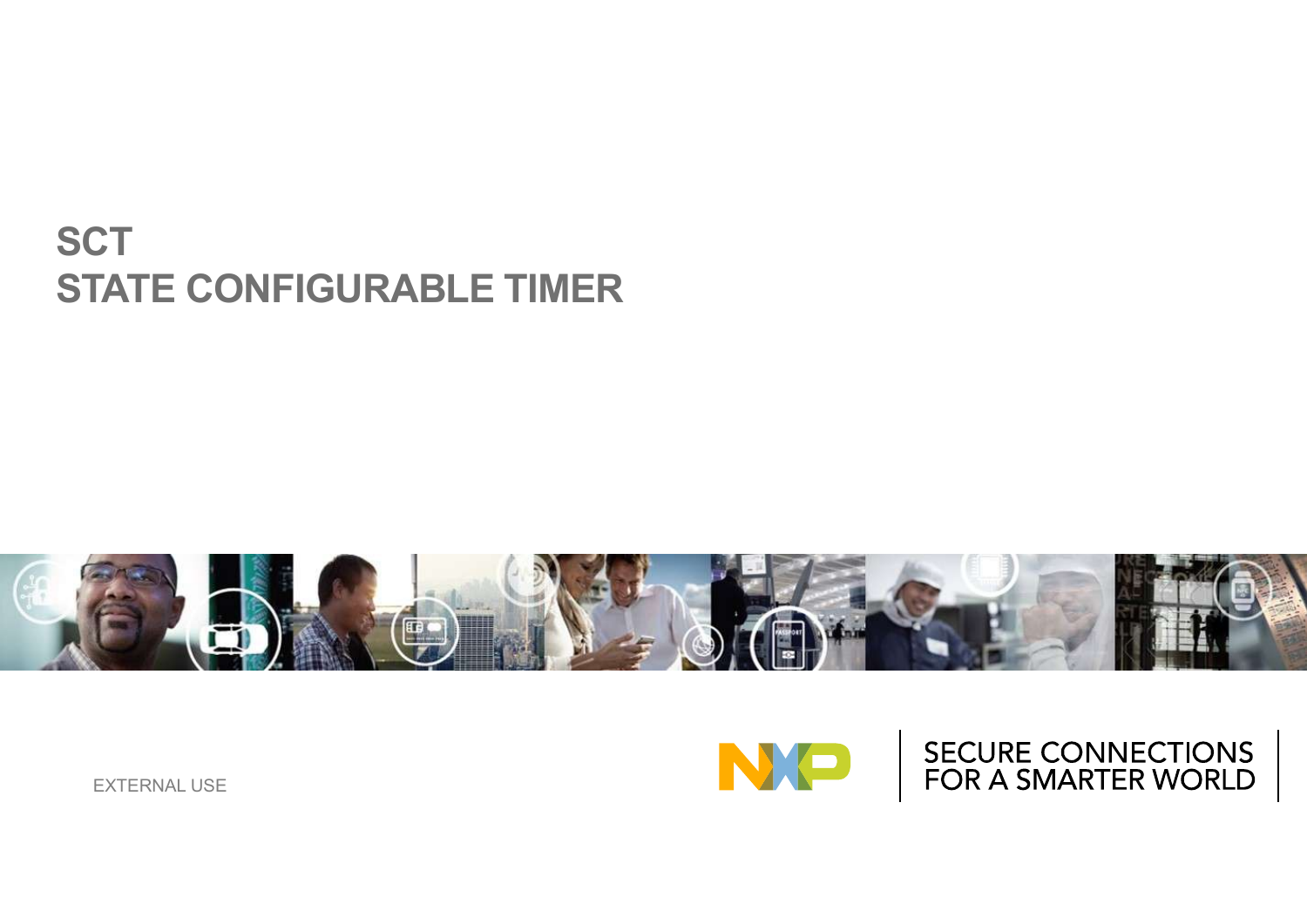#### **Agenda**

- ▶ Timer/State machine basics
- ▶ SCT introduction
- ▶ SCT availability
- ▶ SCT tools & resources
- ▶ SCT application analysis

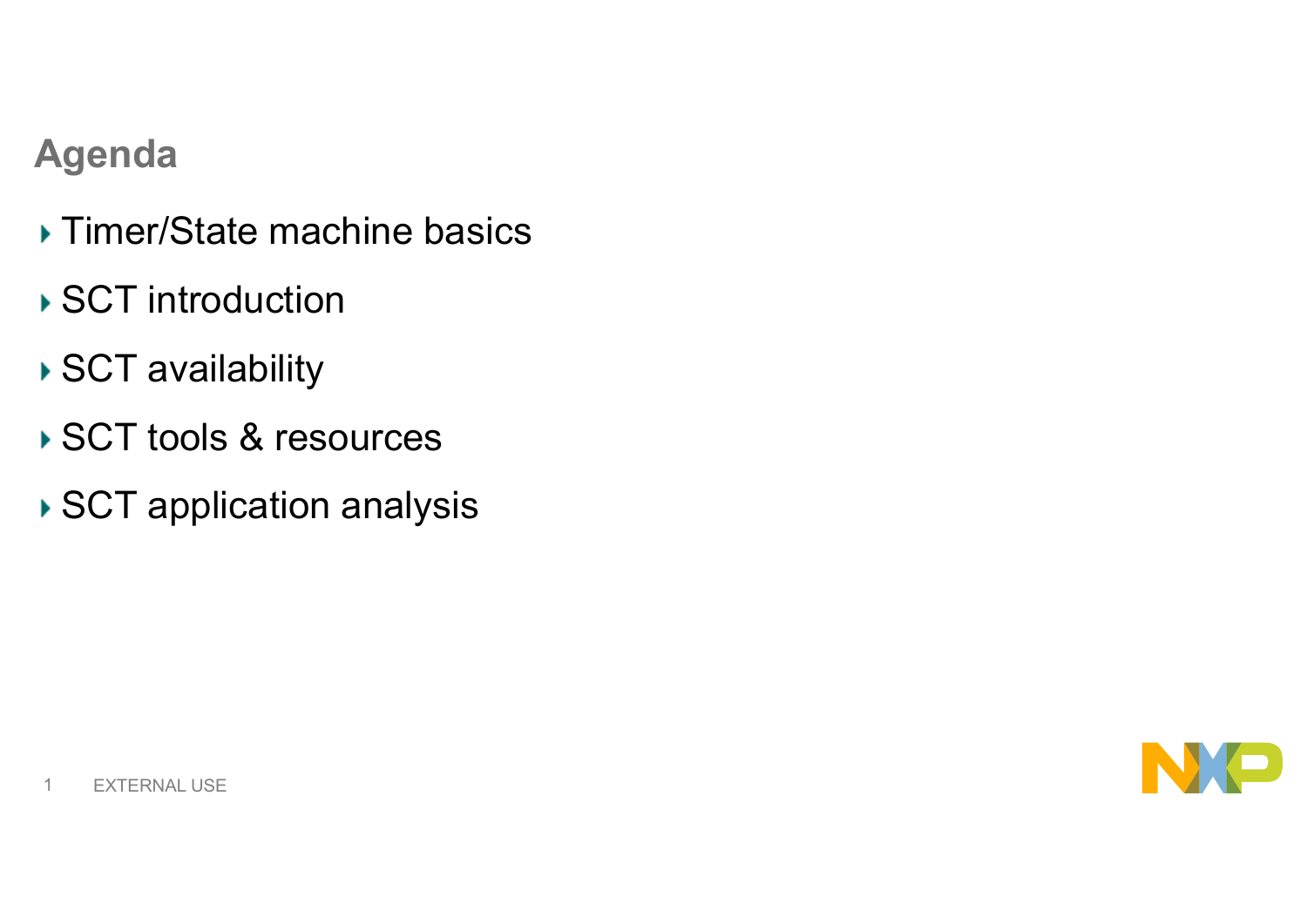## **TIMER/STATE MACHINE BASICS**

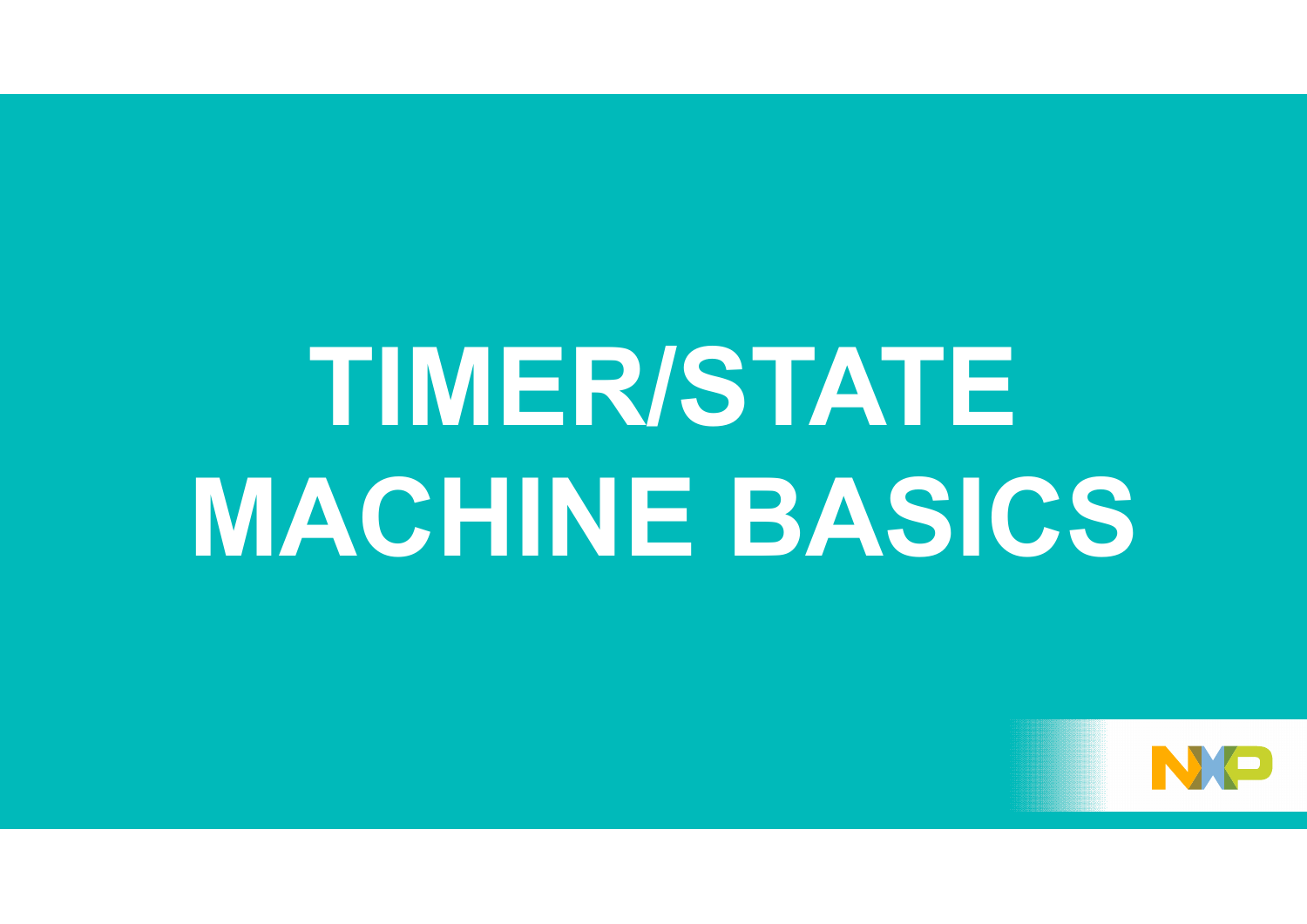#### **Basics of Timers – match (compare) function**



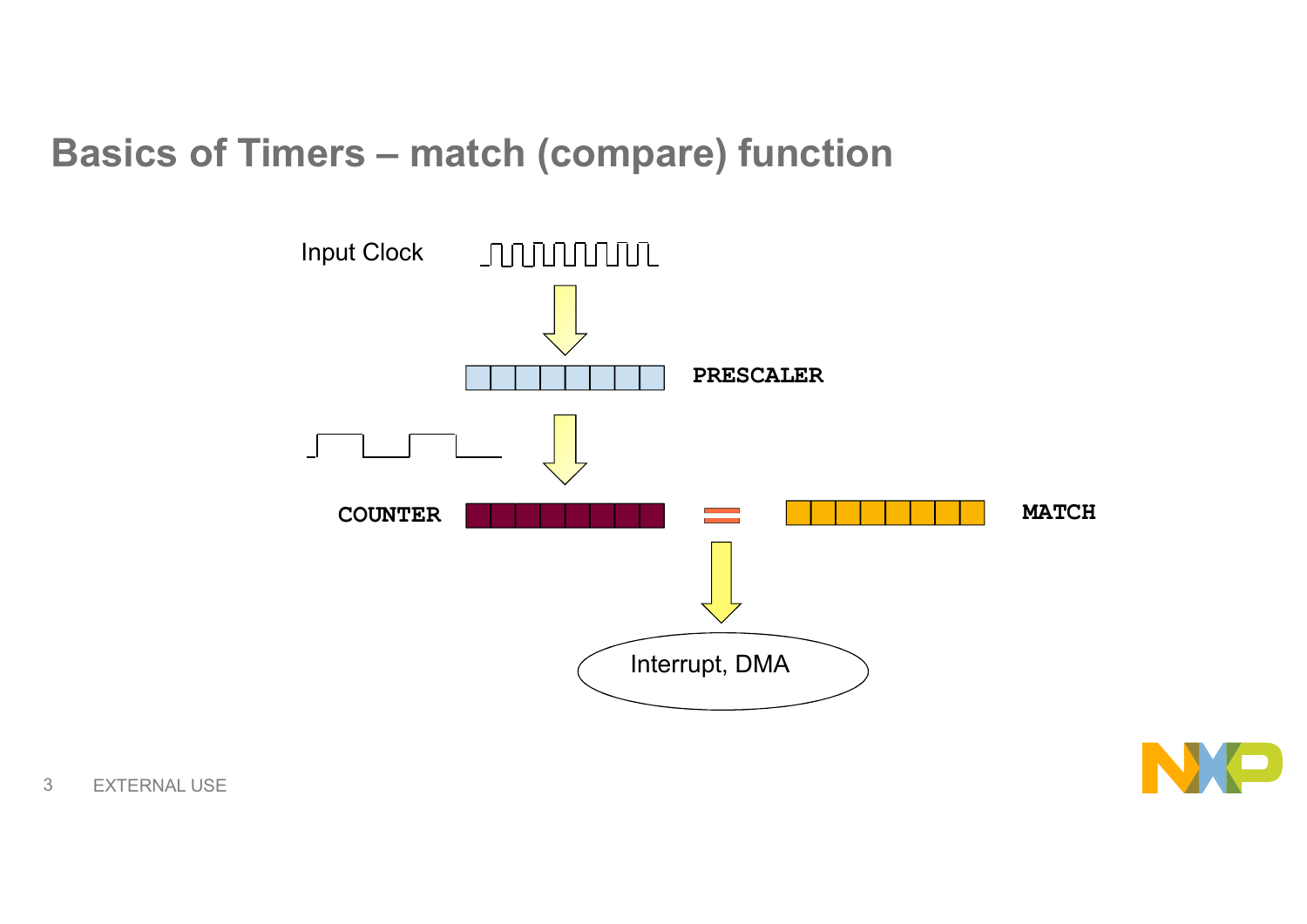#### **Basics of Timers – capture function**



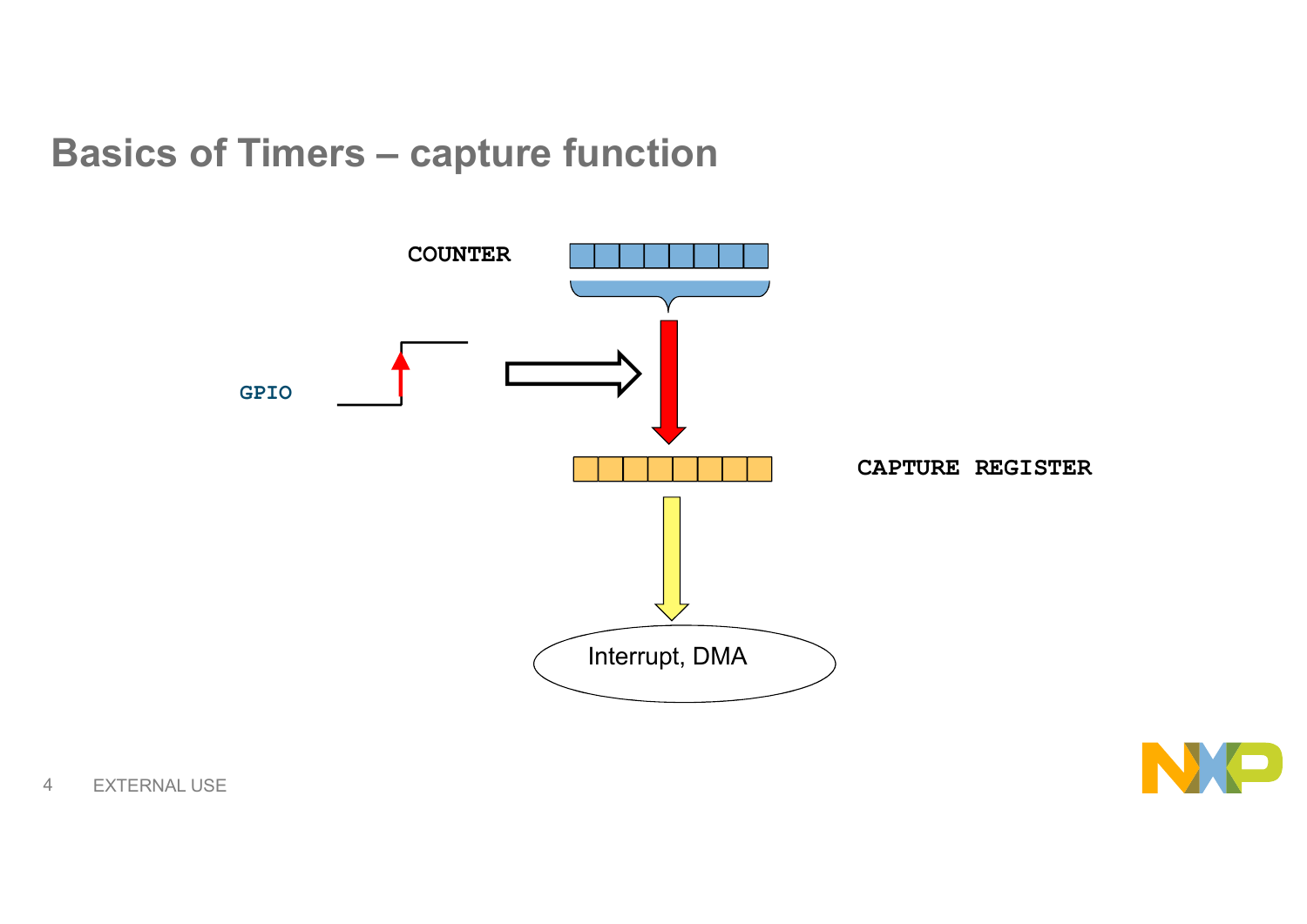#### **Timer basics – typical features**

- Up, Down, Up-Down counting
	- −Generate an interrupt or DMA request on events
- Operations on match event:
	- −Continue counting or stop the counter
	- −Reset (limit) counter
	- −Set or clear an assigned GPIO signal
- Operations on capture event:
	- -Take a counter "snapshot"
	- −Reset (limit) the timer

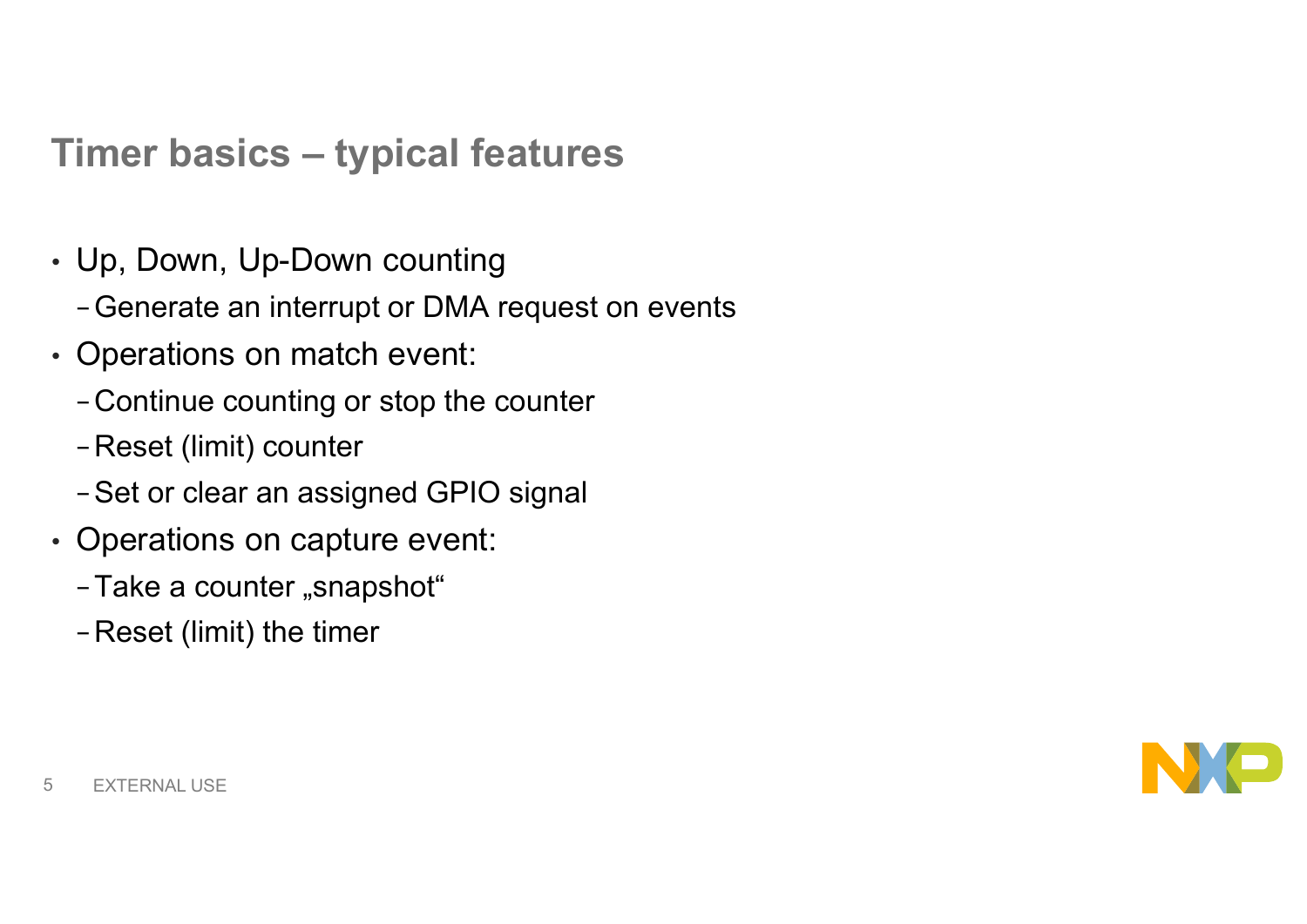**Timer basics – PWM function**

- Pulse-Width-Modulated signals can be generated by the standard timer block, enhanced by a few additional gates
- Transitions of the output signals are caused by periodic matching events



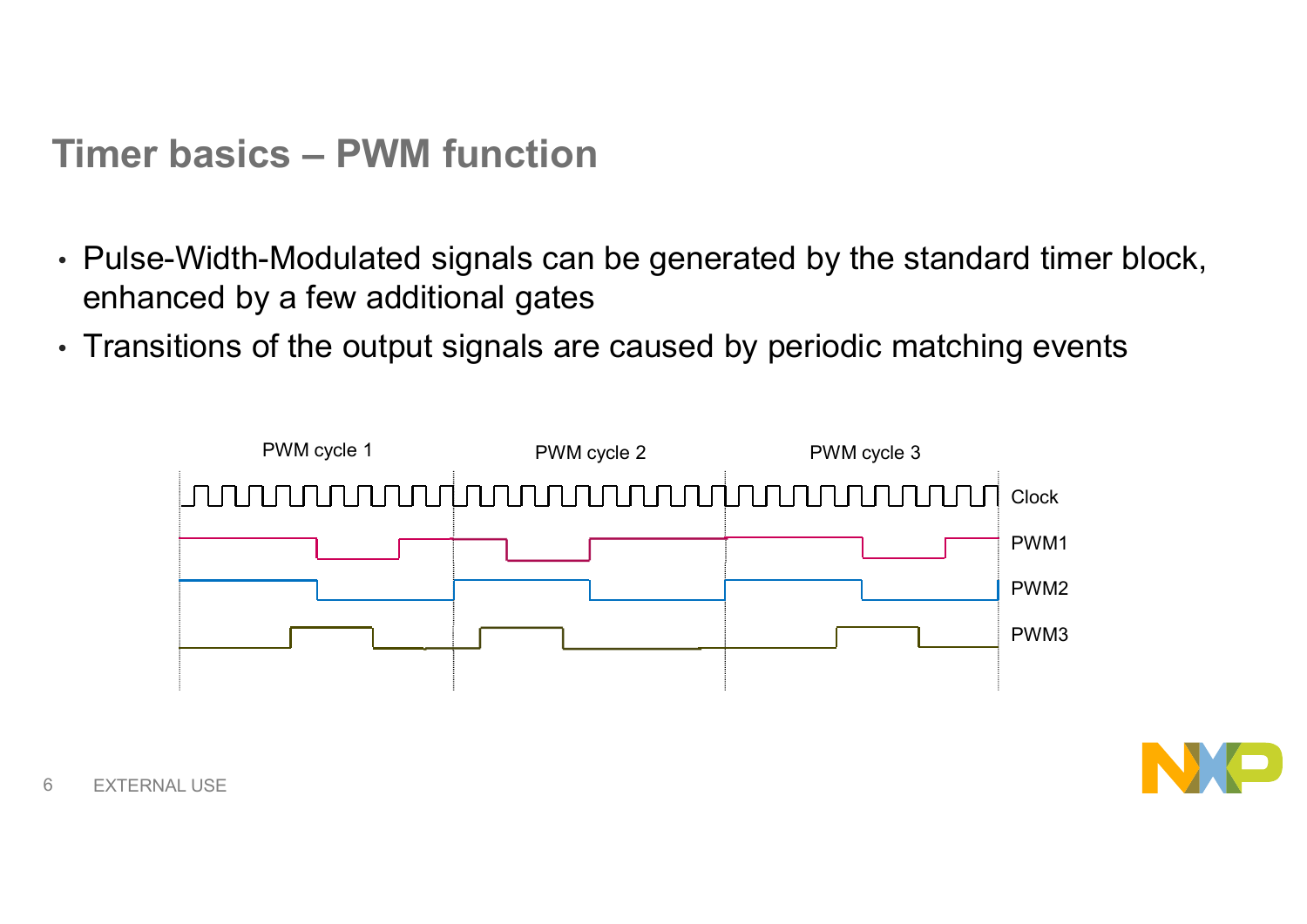**What is state machine**

- A state machine is made of:
	- States
	- Inputs
	- Outputs
	- Transitions
- Can be represented in a flow graph
- Defines the behavior model for a system

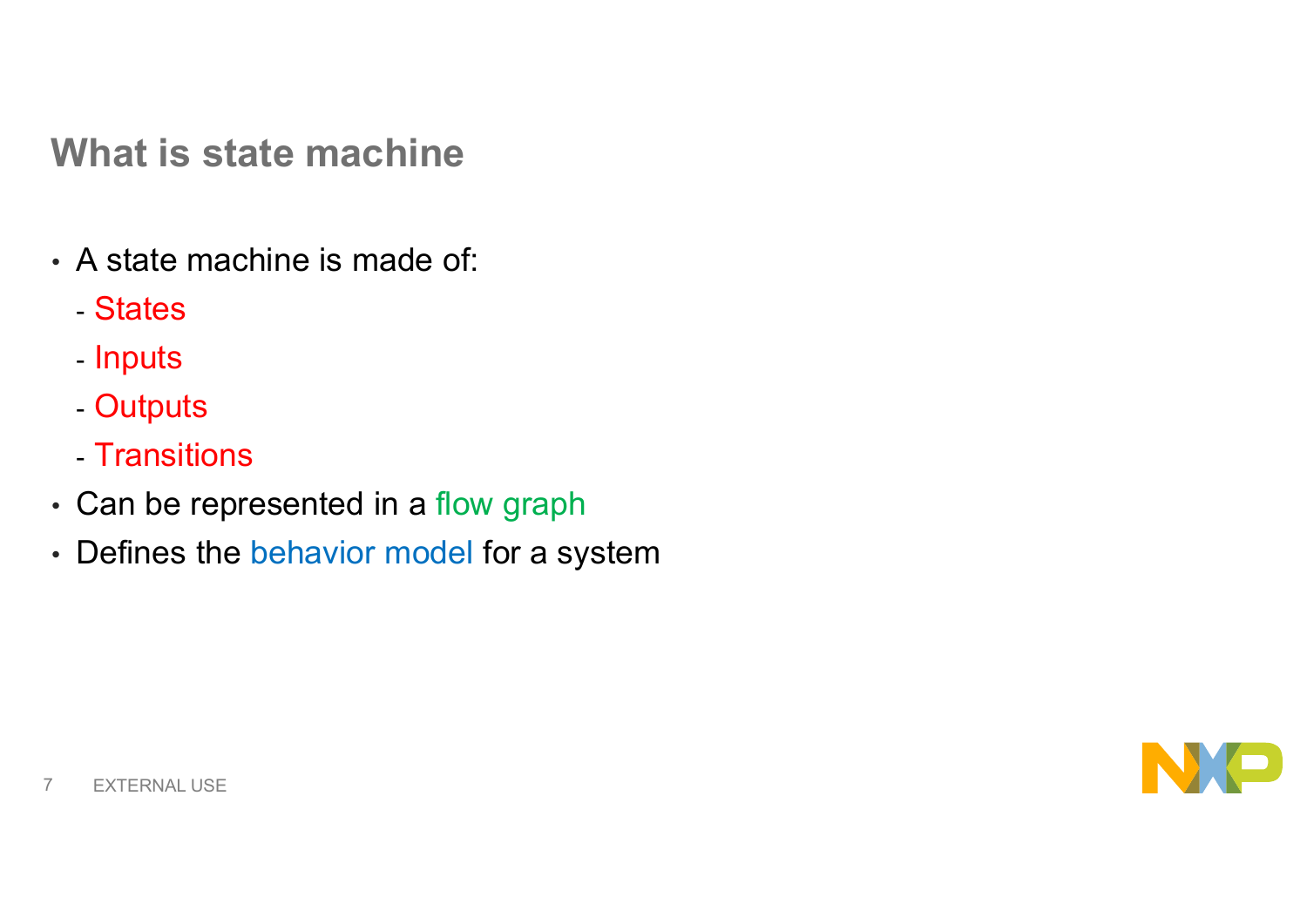#### **Example of a State Machine Diagram**



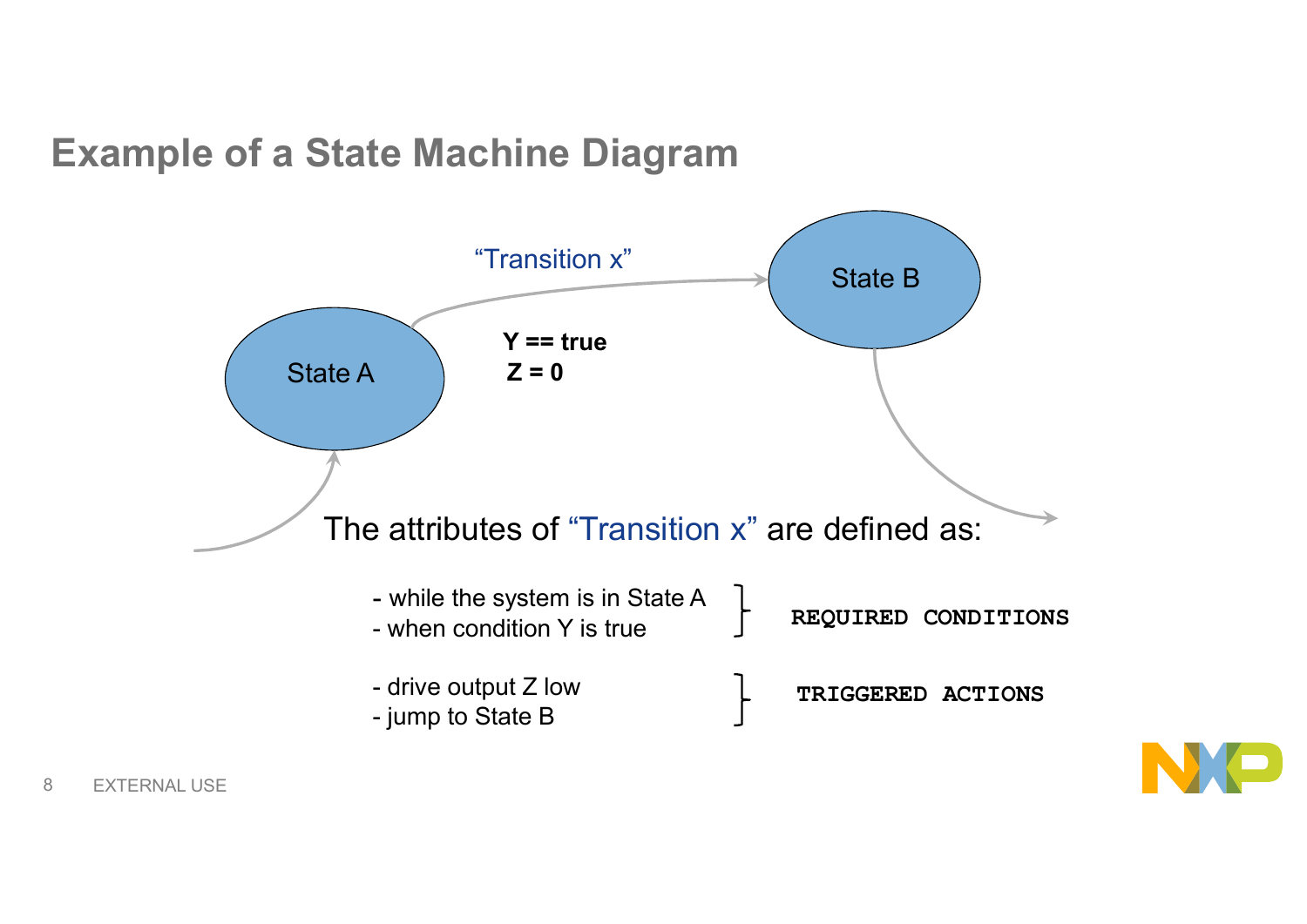## **SCT INTRODUCTION**

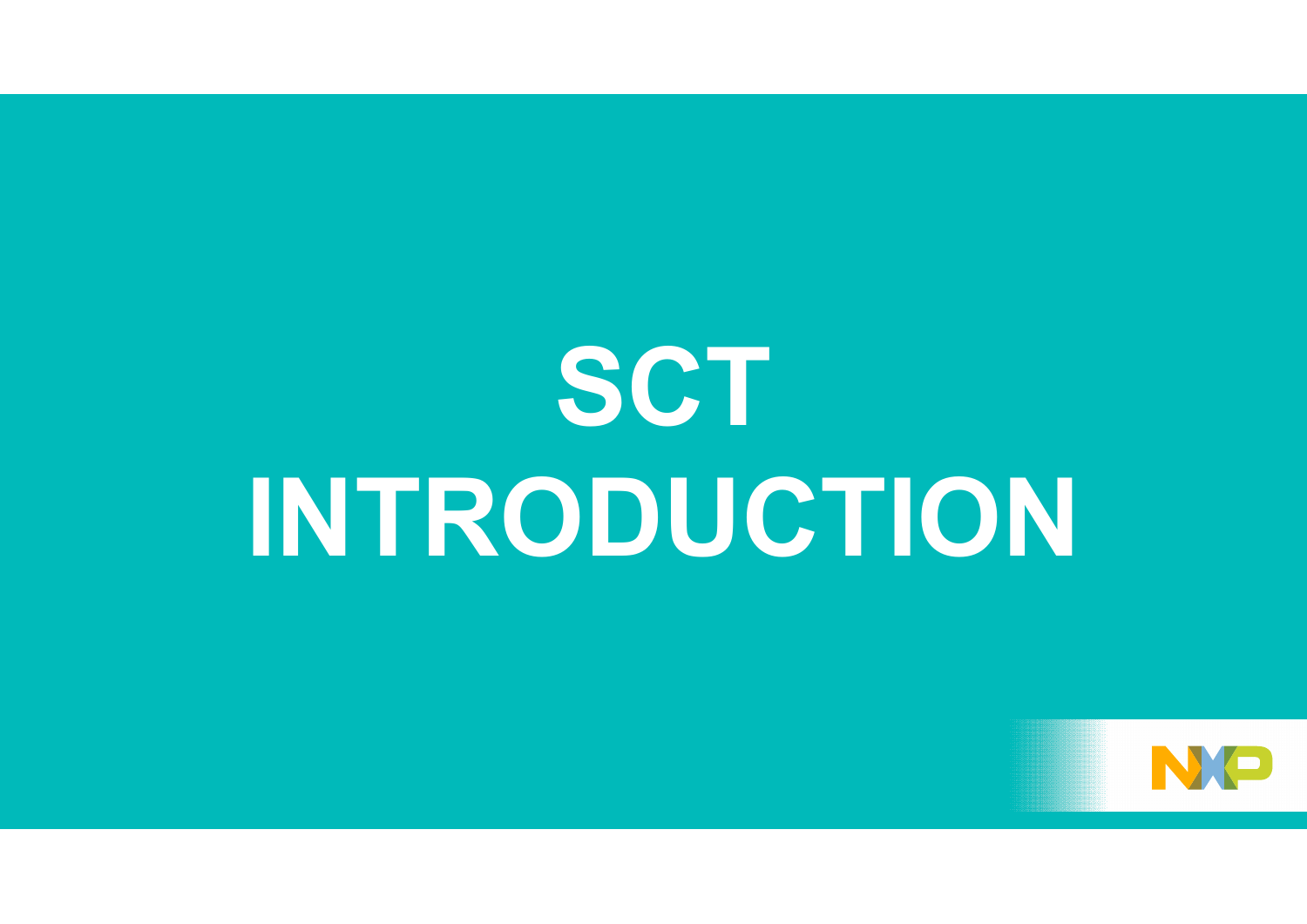#### **What is the SCT ?**



- Timer only or H/W FSM engine or Both
- As a timer:
	- −UP, UPDN, Reload, MAT, CMP, IRQ, DMA
- As a Hardware Finite State Machine (FSM) engine
	- − defines the behavior of counter, outputs, interrupts, dma in a flexible way
- As both
	- − (Cowork) A lot of interconnections between all these
	- −Timer&I/O generate events, events control timer

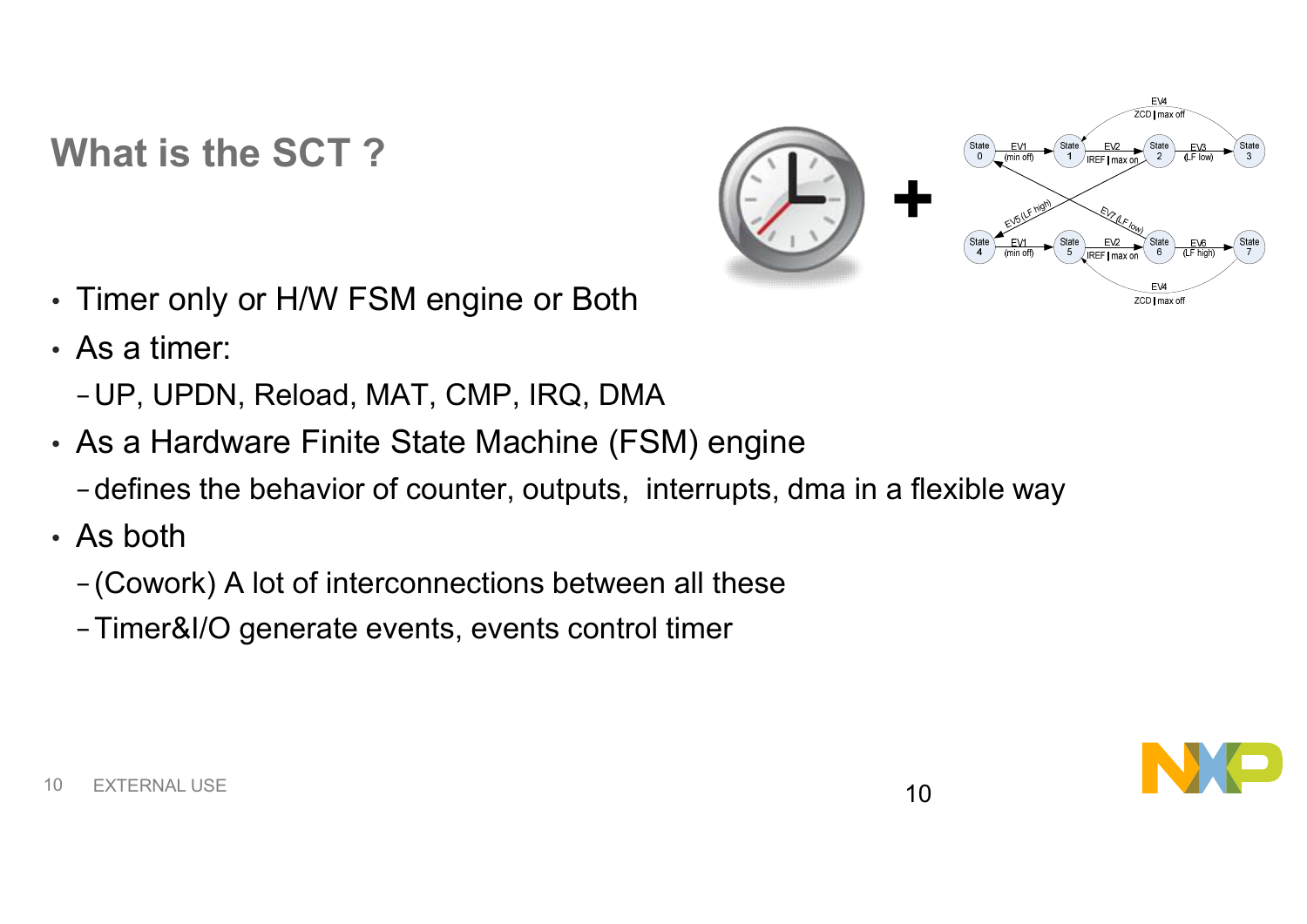### **SCT Building blocks**

• **Timer**

−Can be partitioned as two 16-bit or one 32-bit timer

• **Events**

−Can trigger a transition on outputs, change the state, change counter status

• **States**

−Define the context in which the defined events are evaluated

• **Inputs**

−Signals which get evaluated by SCT and might contribute to the generation of events

• **Outputs**

−Signals generated by the SCT, which can also contribute to generation of events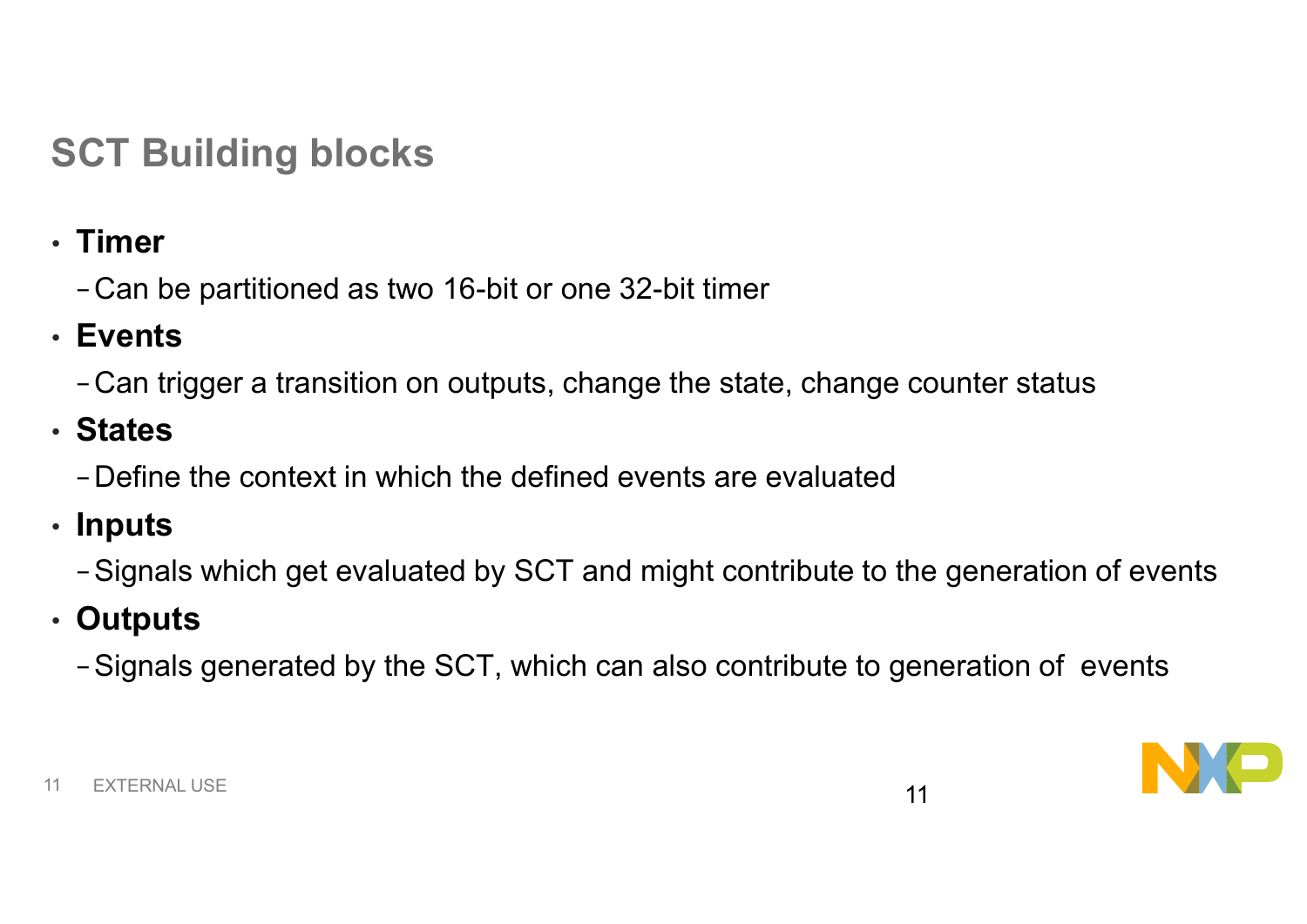#### **SCT Block Diagram**



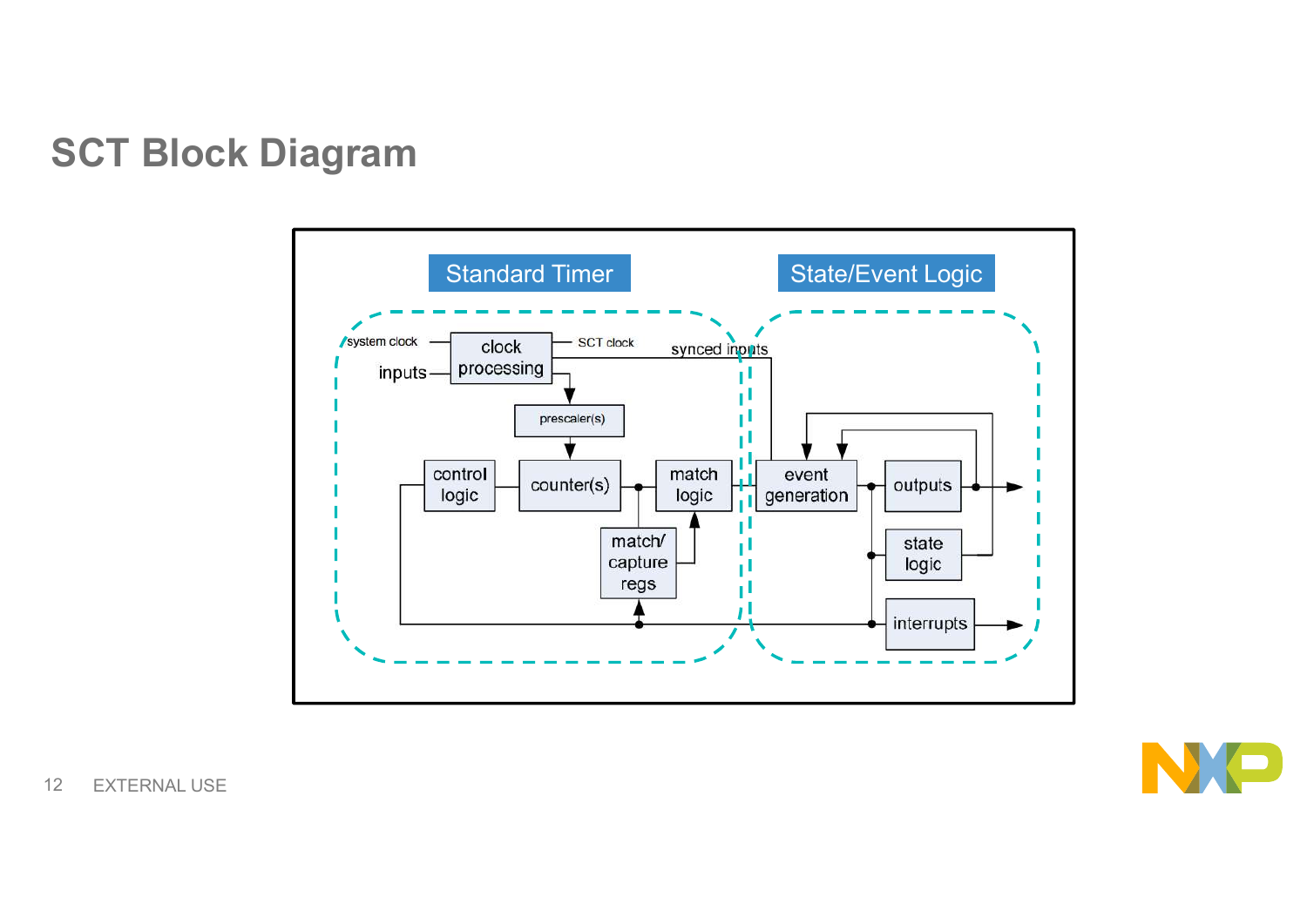#### **Always keep this order in mind:**

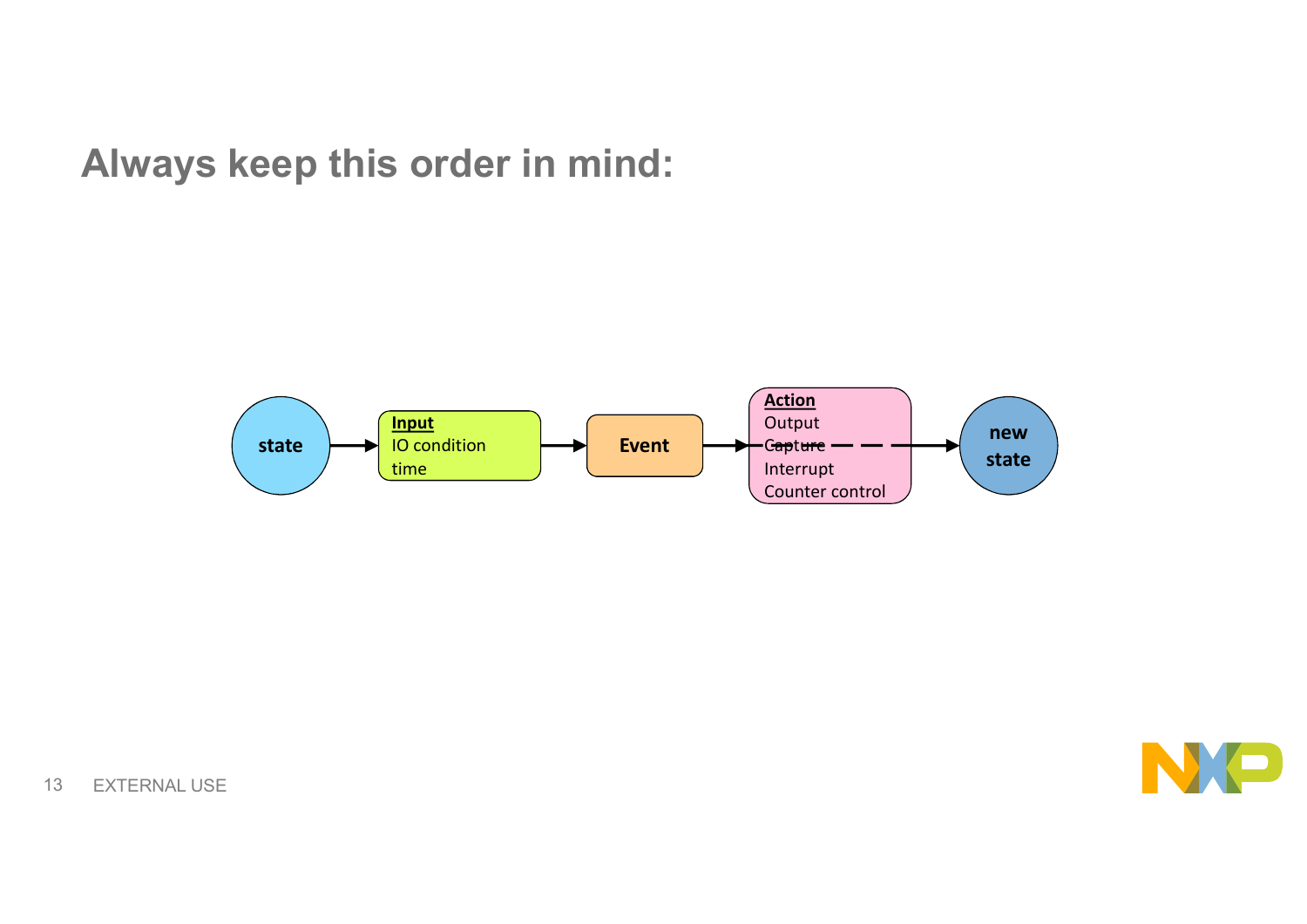#### **SCT - Events**

- Source of an event can be:
	- −Time based value (timer match)
	- −Signal level (high / low) or rising / falling edge (for both inputs and outputs)
	- −Time based value [ AND | OR ] [ signal level | signal edge ]
- Any event can:
	- −Drive an output signal
	- −Make the timer state machine jump to another state
	- −Start / Stop / Halt / Limit the timer (also the other timer half!)
	- −Capture the current counter value
	- −Generate an interrupt or DMA request

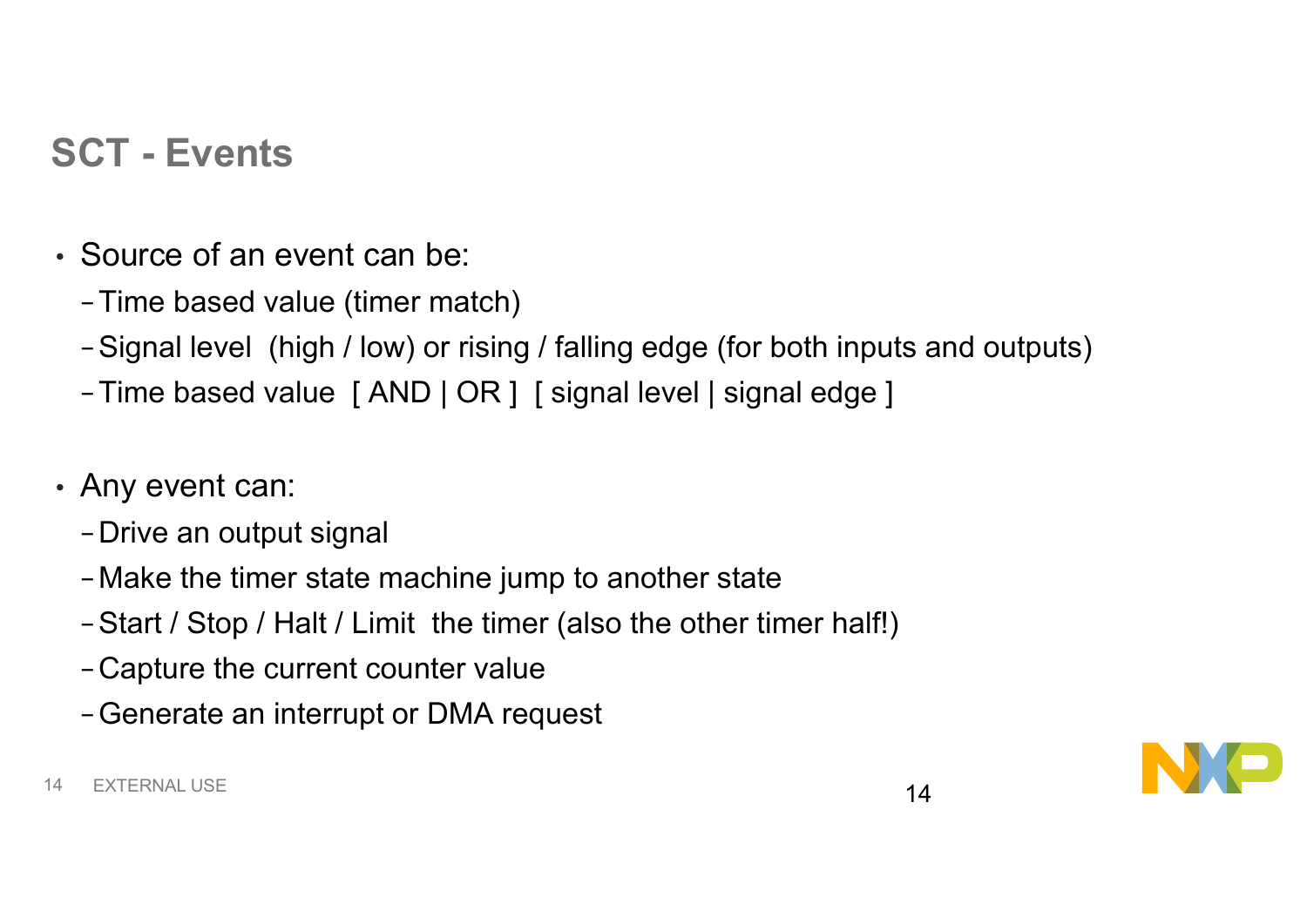#### **SCT - States**

- Usage of states is optional, but of course this is exactly for what the SCT is designed for  $\odot$
- Each 16-bit timer half has its own dedicated state machine (32 states each)
- You can specify (mask) in which states a specific event is considered
- States allow for easy visual association between the behavior of the application and the SCT configuration

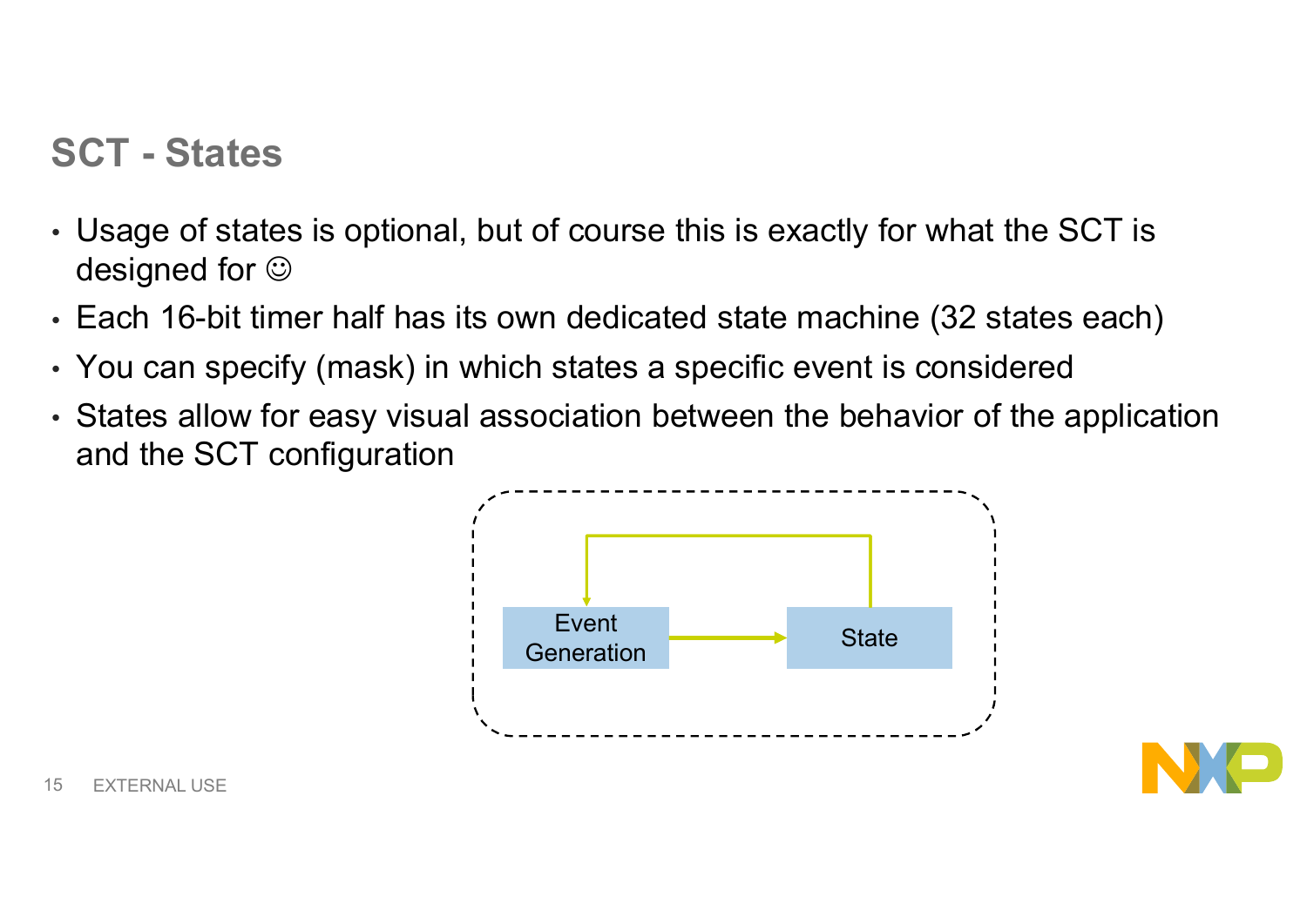#### **SCT - Inputs and outputs**

- **Inputs:**
	- − Up to 8
	- − Source can be outside or inside of the chip (physical IO pins or output signals coming from other on-chip peripherals, i.e. comparators, GPIOs, serial interfaces etc.)
	- − Synchronized to the input clock

#### • **Outputs:**

- − Up to 16
- − Can also be evaluated like "inputs" and generate events (after the next counter clock cycle)
- − Can be routed to other IP blocks, like ADCs as trigger signals

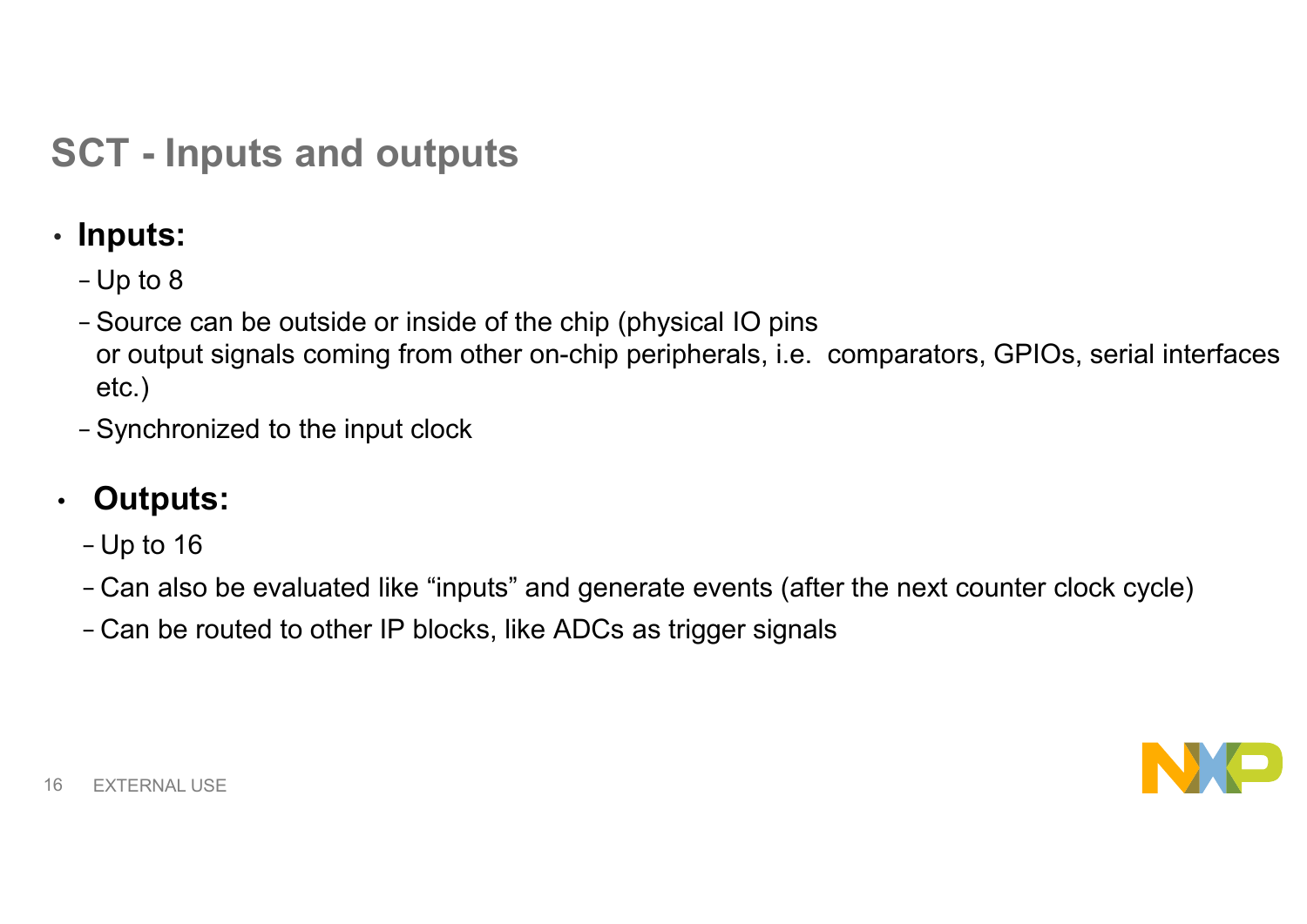#### **State Machine vs. SCT - in a nutshell**

| <b>Element</b>     | <b>SCT implementation</b>                                                                                                             |
|--------------------|---------------------------------------------------------------------------------------------------------------------------------------|
| <b>States</b>      | - tracked in STATE register<br>- updated according to EVENT CONTROL register                                                          |
| Inputs             | - specified in EVENT CONTROL register                                                                                                 |
| Outputs            | - driven by events specified in SET and CLEAR registers<br>- can also be associated with transitions in the EVENT CONTROL<br>register |
| <b>Transitions</b> | - called "events"<br>- defined in EVENT CONTROL register<br>- enabled in EVENT STATE MASK register                                    |

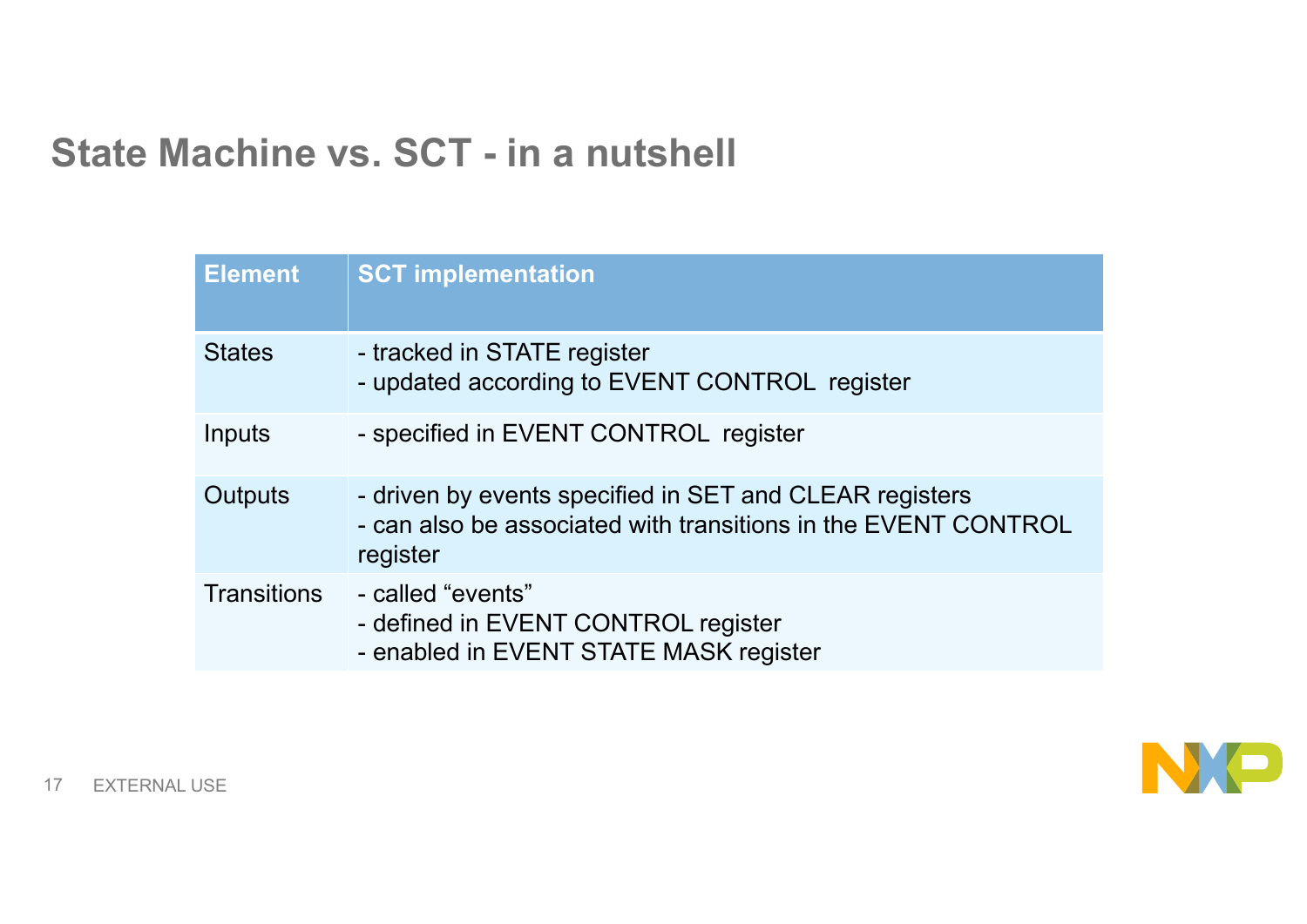#### **Dithering functionality**

- Improve average PWM output resolution(16 times)
- The dither engine delays the assertion of a match by one counter clock every n (0 to 15) out of 16 counter cycles
- n is specified in the 4-bit FRACMAT register
	- −Eg, 15 counter period: duty cycle = 1/16,
		- 1 counter period: duty cycle = 2/16,
		- 16 counter period: average duty cycle 17/256, resolution from 16 to 256



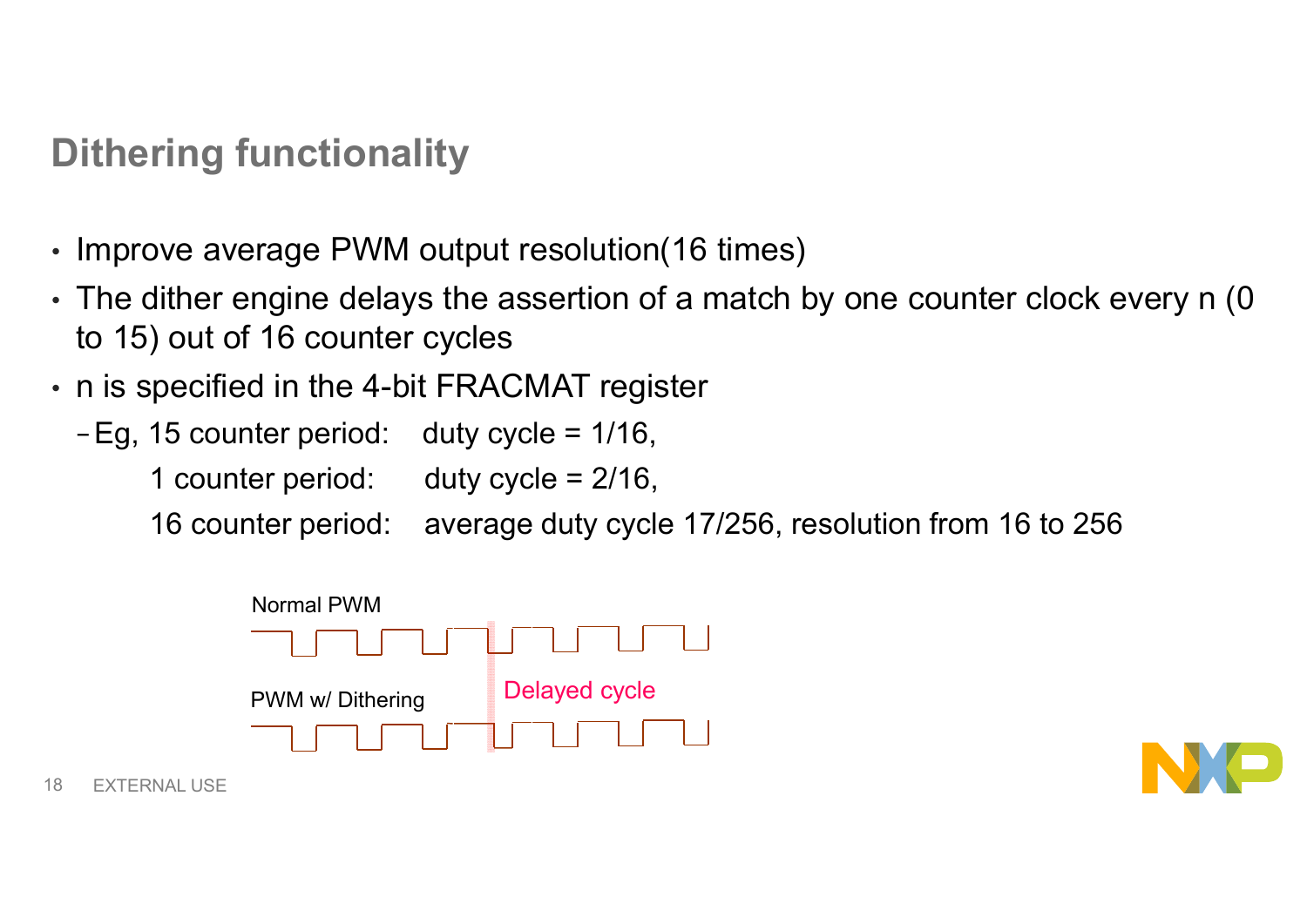#### **Dithering table**



**COUNTER CYCLE** 

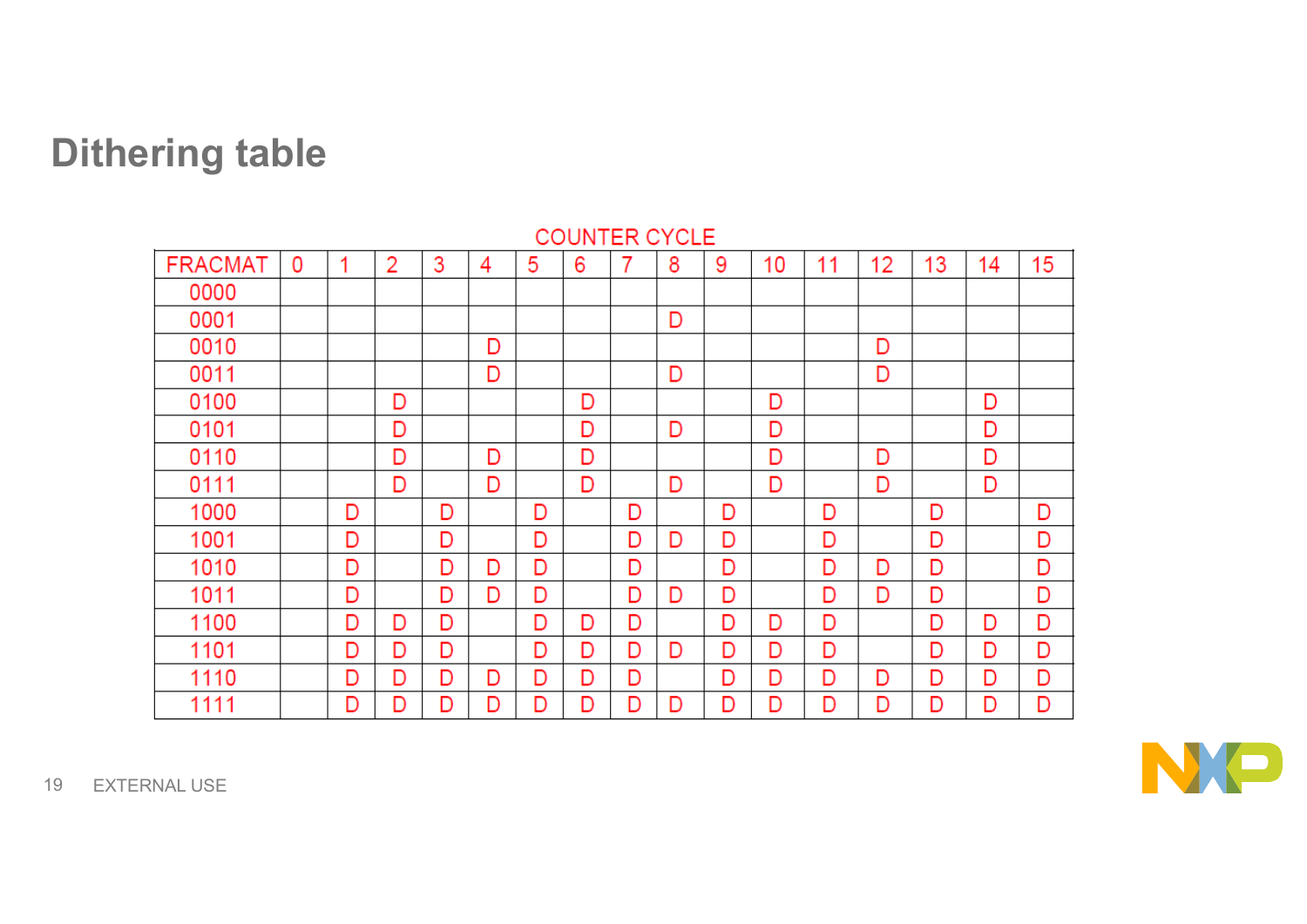### **SCT AVAILABILITY**

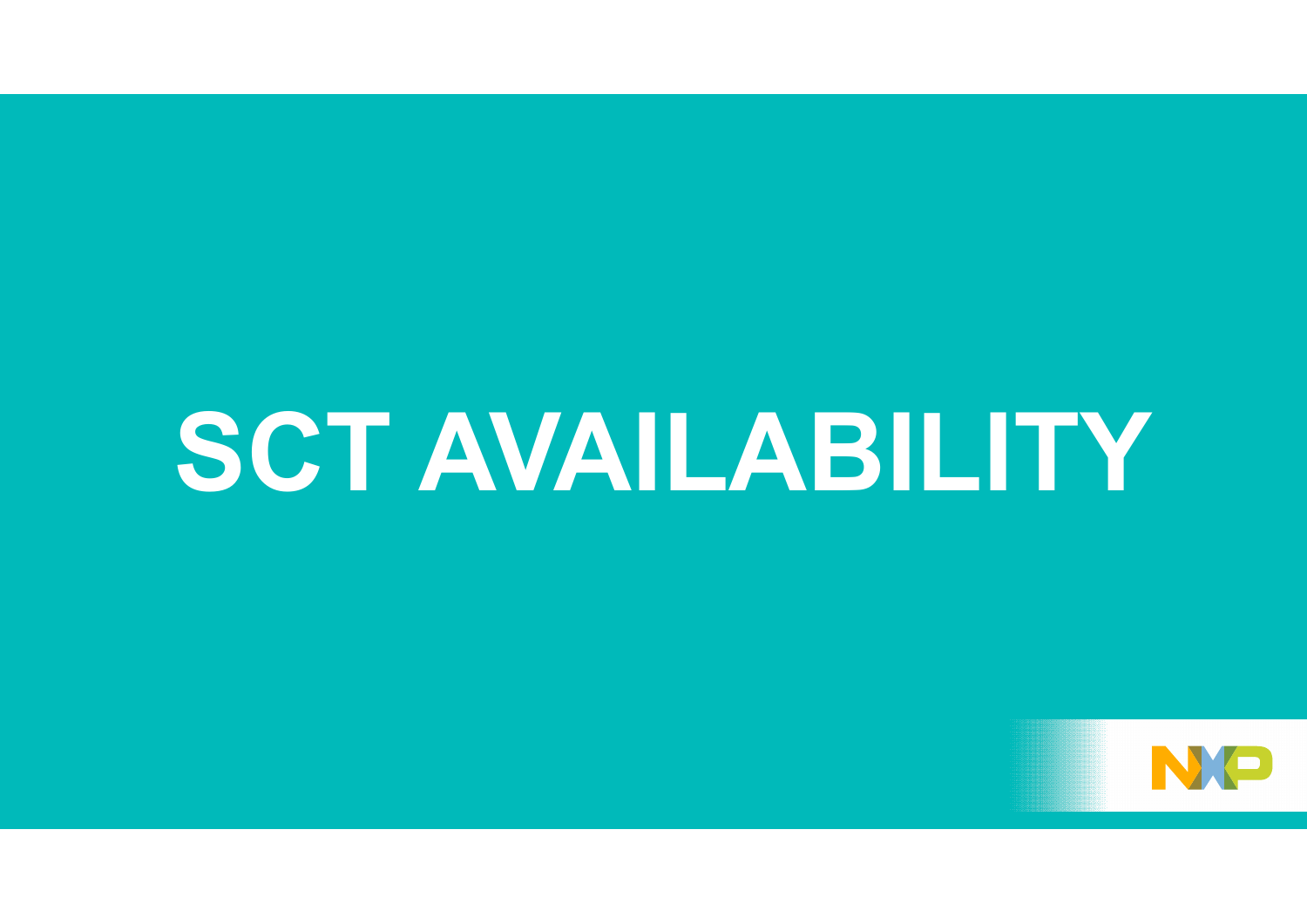#### **SCT implementation summary table**

| <b>NXP Part</b>                    | <b>INPUT</b>   | <b>OUTPUT</b>  | <b>States</b>  | <b>Event</b>    | <b>MAT/</b><br><b>CAP</b> | <b>SCTIPU</b> | <b>Dither</b> | <b>PLL</b> |
|------------------------------------|----------------|----------------|----------------|-----------------|---------------------------|---------------|---------------|------------|
| LPC81x                             | $\overline{4}$ | $\overline{4}$ | $\overline{2}$ | 6               | 5                         | No            | <b>No</b>     | No         |
| LPC82x                             | $\overline{4}$ | 6              | 8              | 8               | 8                         | No            | No            | No         |
| LPC11U6x/E6x - SCT0/1              | $\overline{4}$ | $\overline{4}$ | $8\phantom{1}$ | $6\phantom{1}6$ | $5\phantom{.0}$           | No            | No            | No         |
| LPC15xx - SCT0/1 (Largest)         | 8              | 10             | 16             | 16              | 16                        | <b>Yes</b>    | Yes           | Yes        |
| $LPC15xx - SCT2/3$                 | 3              | $6\phantom{1}$ | 10             | 10 <sup>1</sup> | 8                         | No            | No            | No         |
| LPC18/43xx/LPC18S/43Sxx(flashless) | 8              | 16             | 32             | 16              | 16                        | <b>No</b>     | No            | <b>No</b>  |
| LPC18/43xx/LPC18S/43Sxx (flash)    | 8              | 16             | 32             | 16              | 16                        | <b>No</b>     | Yes           | <b>No</b>  |
| <b>LPC5410x</b>                    | 8              | $\bf 8$        | 13             | 13              | 13                        | No            | No            | <b>No</b>  |
| <b>LPC5411x</b>                    | 8              | 8              | 10             | 10              | 10                        | No            | No            | <b>No</b>  |
| LPC5460x/54S60x                    | 8              | 10             | 10             | 10              | 10                        | No            | No            | No         |
| <b>24 EVTEDNAL LICE</b>            |                |                |                |                 |                           |               |               |            |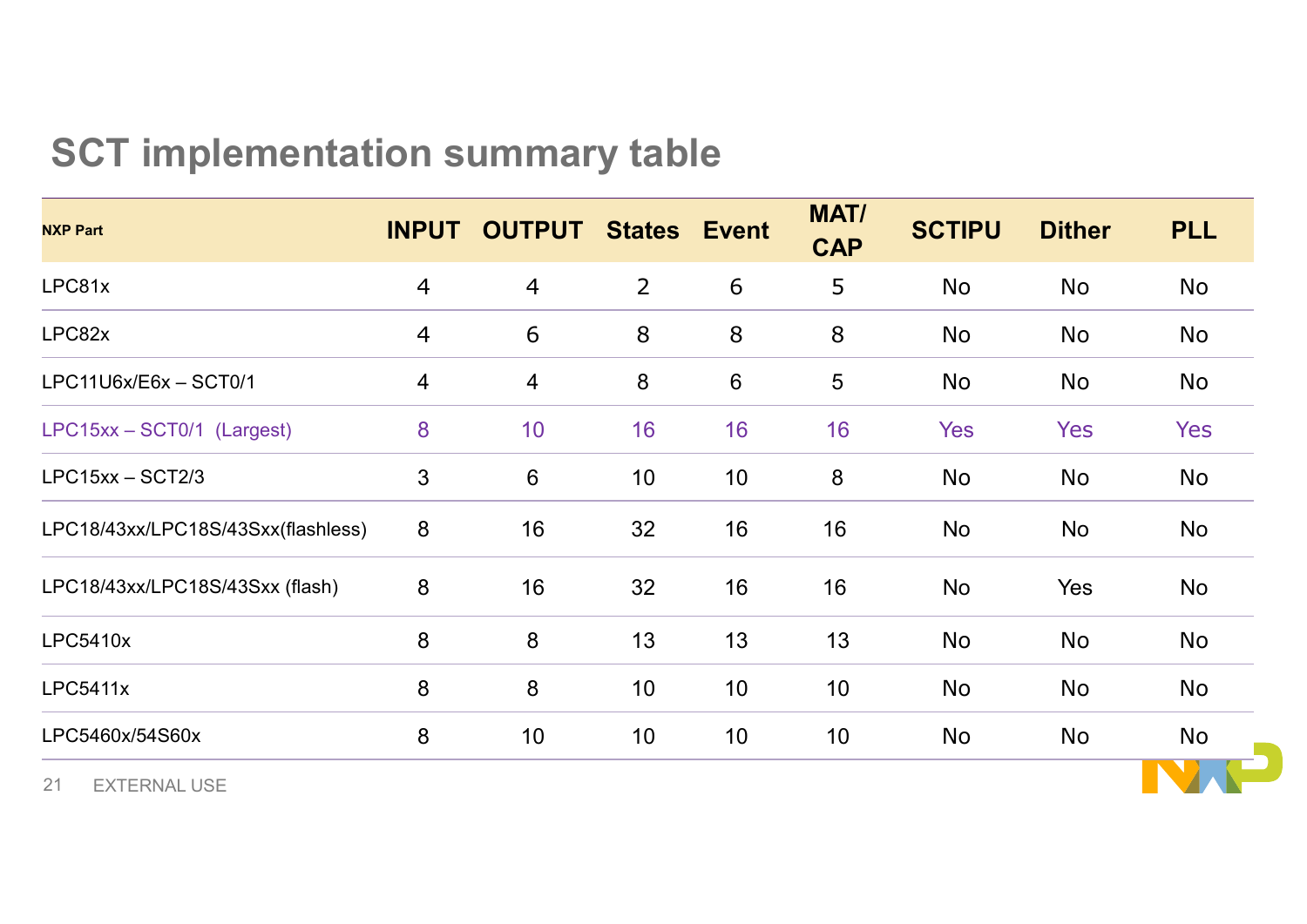# **SCT TOOLS & RESOURCES**

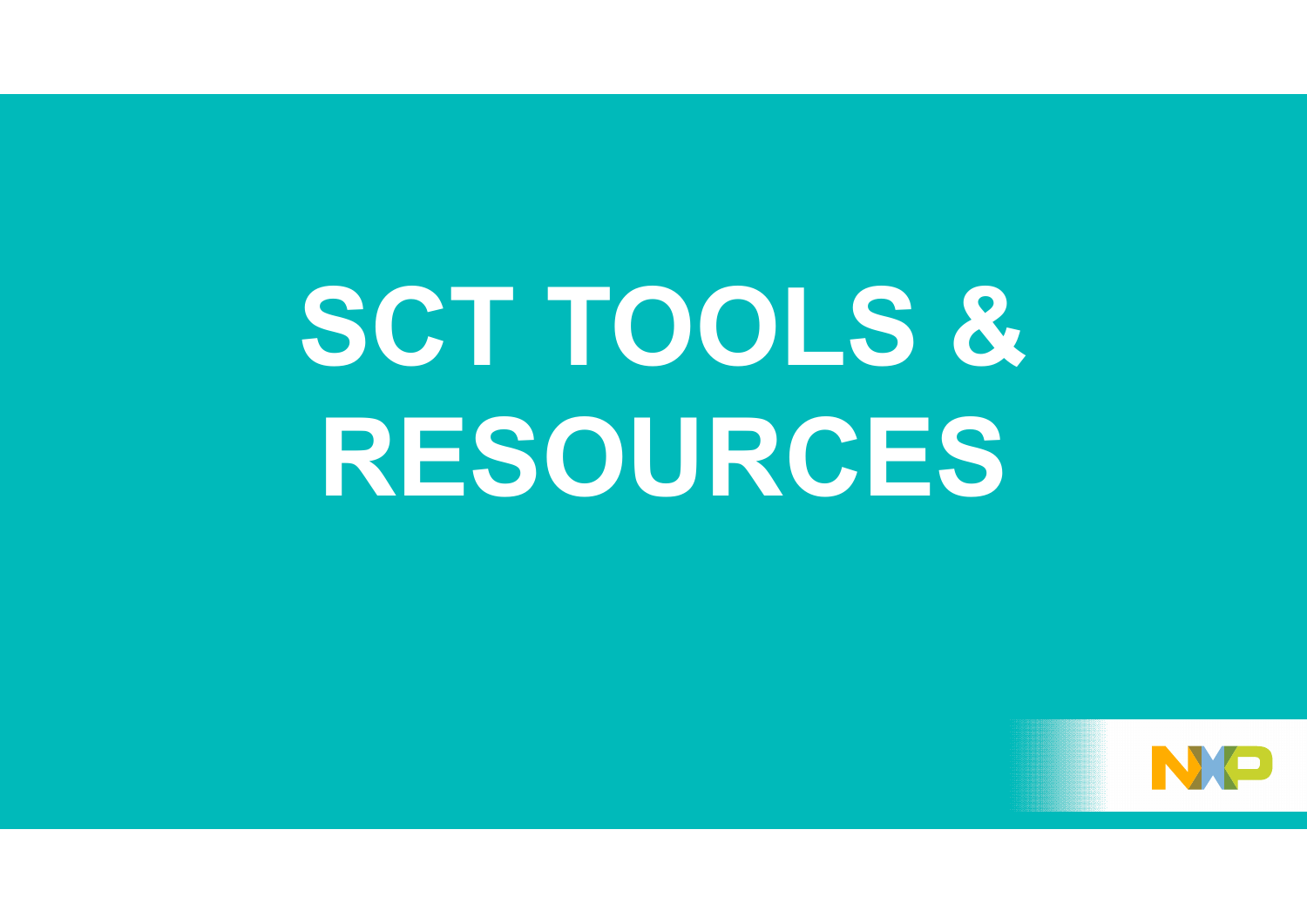#### **RedState in LPCXPresso IDE**

- Integrated into Eclipse based LPCXpresso IDE
- Supports both SCT and generic state machines programming
- More information about the products on:
	- − http://www.nxp.com/products/software-and-tools/softwaredevelopment-tools/software-tools/lpc-microcontrollerutilities/lpcxpresso-ide-v8.2.2:LPCXPRESSO
	- − https://community.nxp.com/community/lpcxpresso-ide
- See also:
	- AN11161 Using the SCT in LPCXpresso, Keil, and IAR (with software)





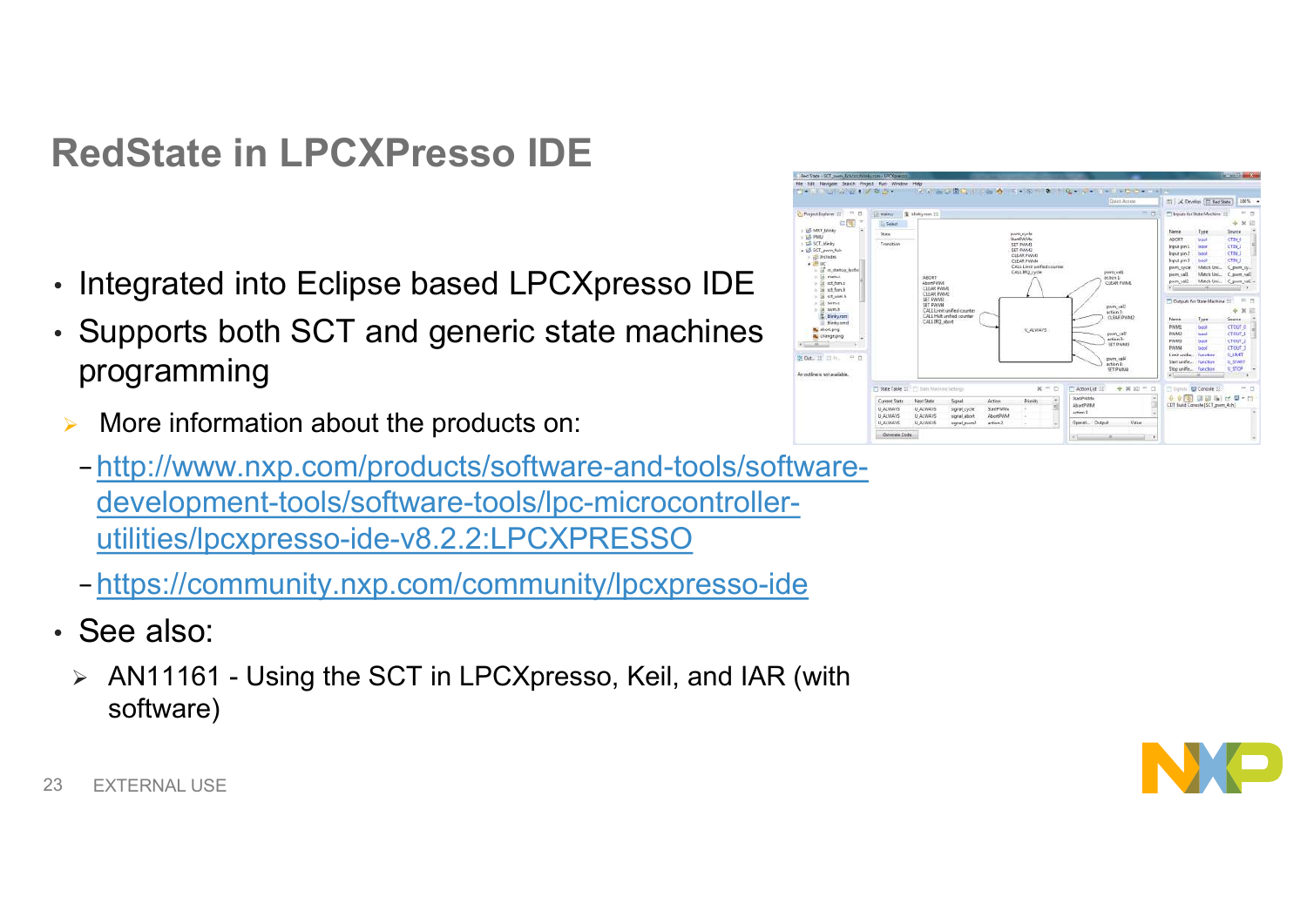

#### **Example of state machine configuration**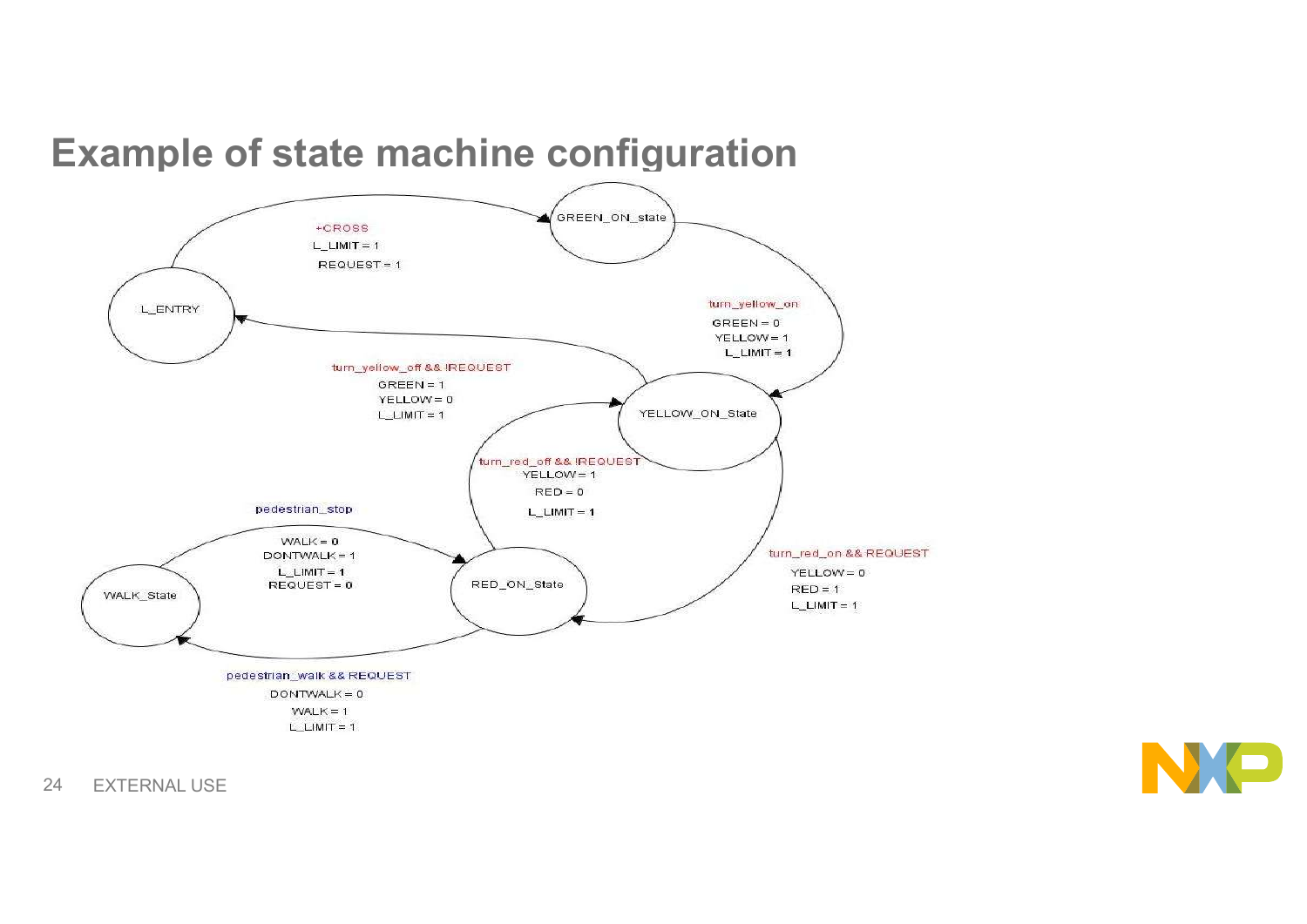### **SCT-Tools**

- Free of charge
- Standalone, graphic editor is a Java based tool
- Generates C code register initializations and header file
- Package includes
	- –Program installer for Windows
	- Installation guide and user manual
	- –Programming examples, tutorial
- $\cdot$  Example projects are based on Keil  $\mu$ Vision but can be easily adapted for any other IDE. They include the SM definition file and call the C code generator from the IDE as a "custom build" step
- Mainly used for LPC18/43xx, no further update



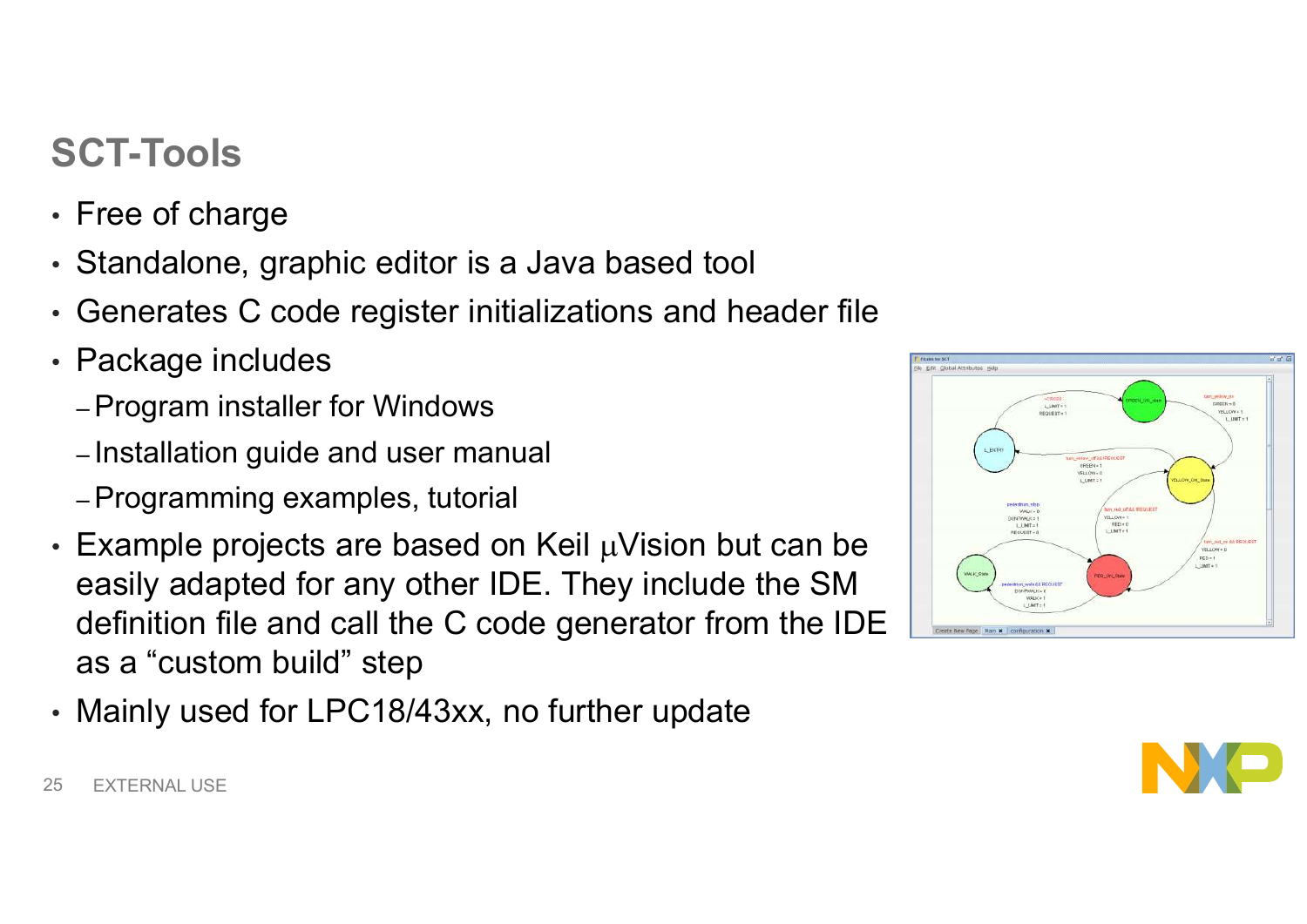#### **SCT Cookbook**

#### • **AN11538**: **SCTimer/PWM Cookbook**

- Collection of code examples (Keil, IAR and LPCXpresso)
- Each code example summarized in Cookbook document
- Available so far (and more to follow):



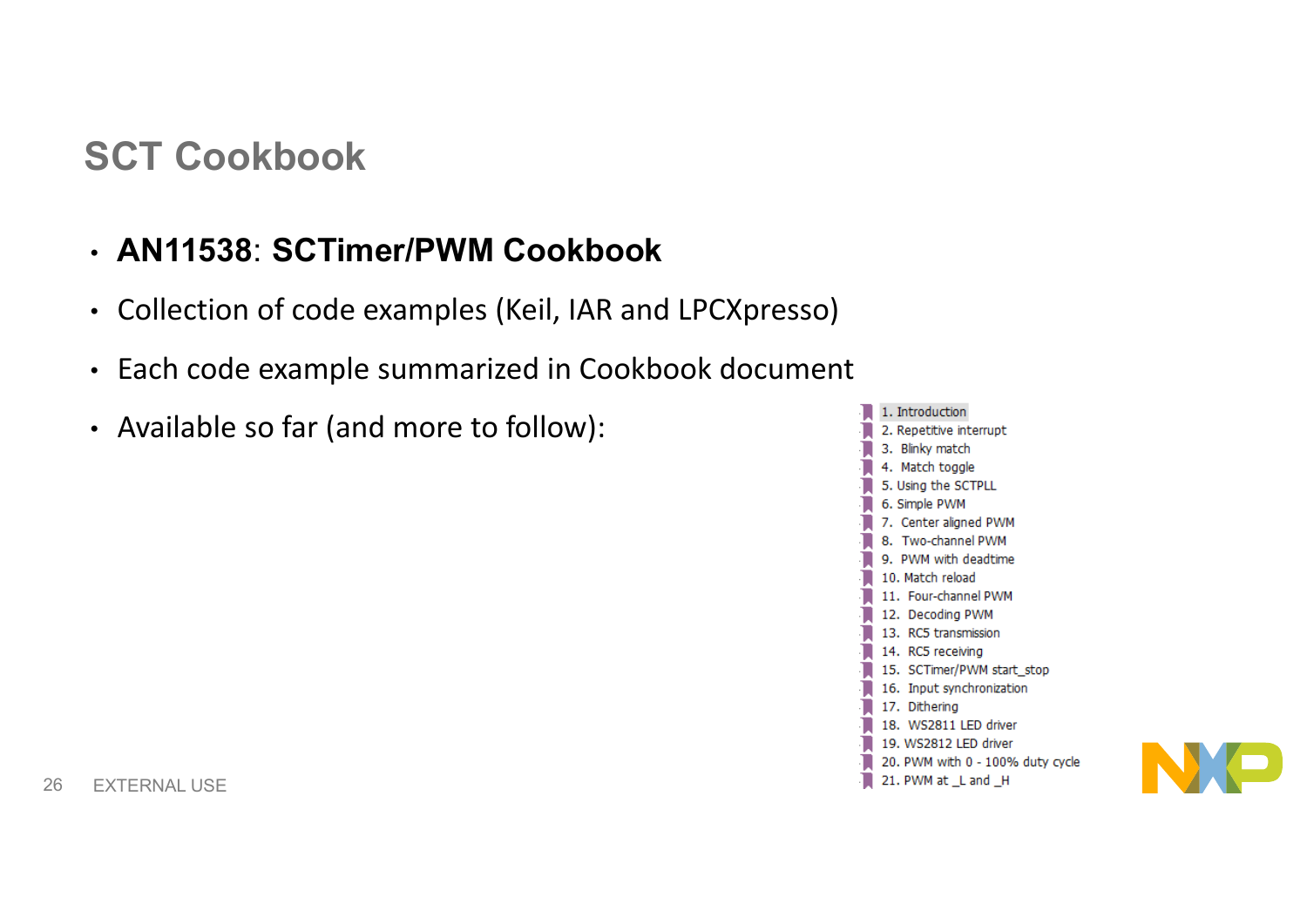# **SCT APPLICATION ANALYSIS**

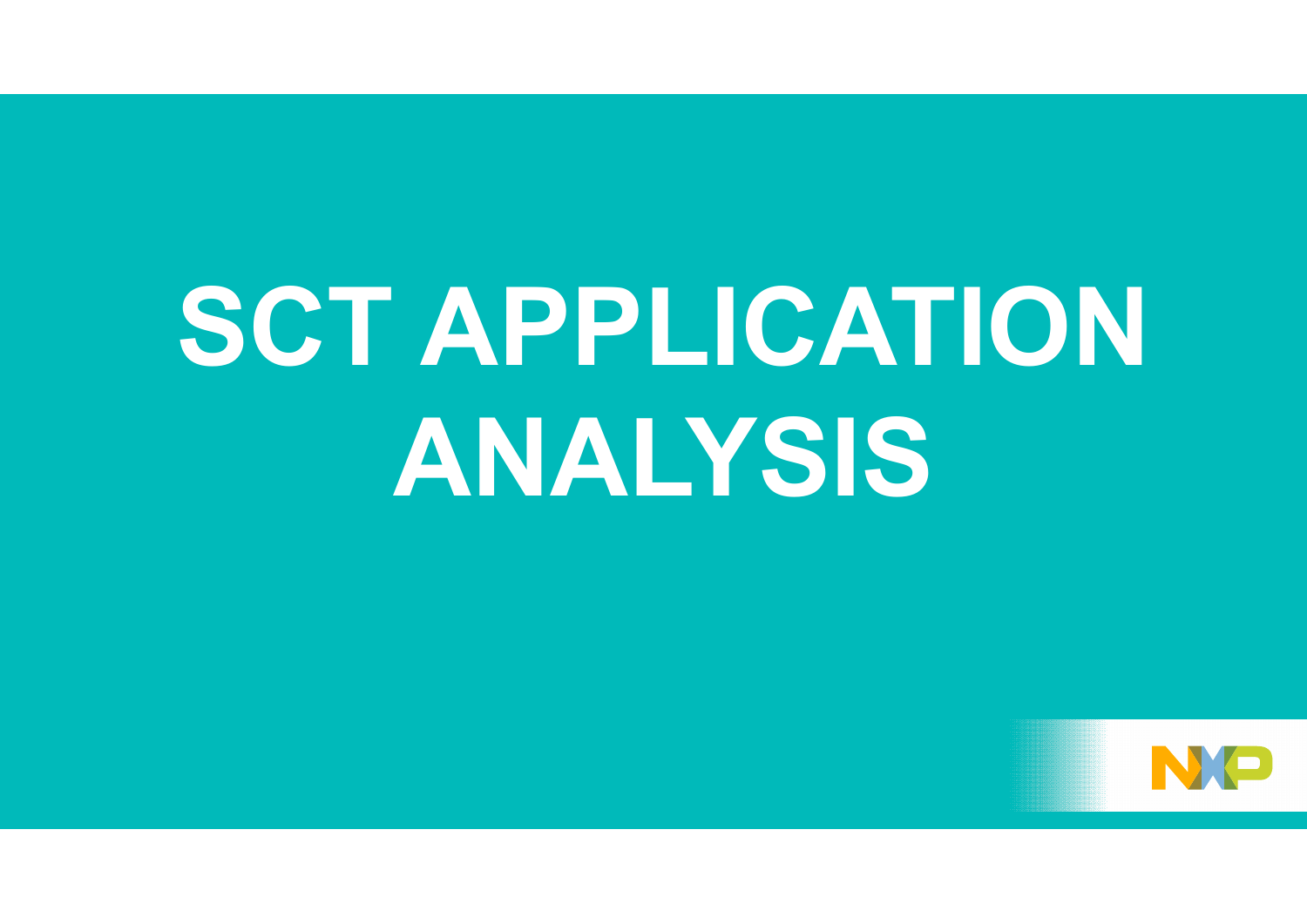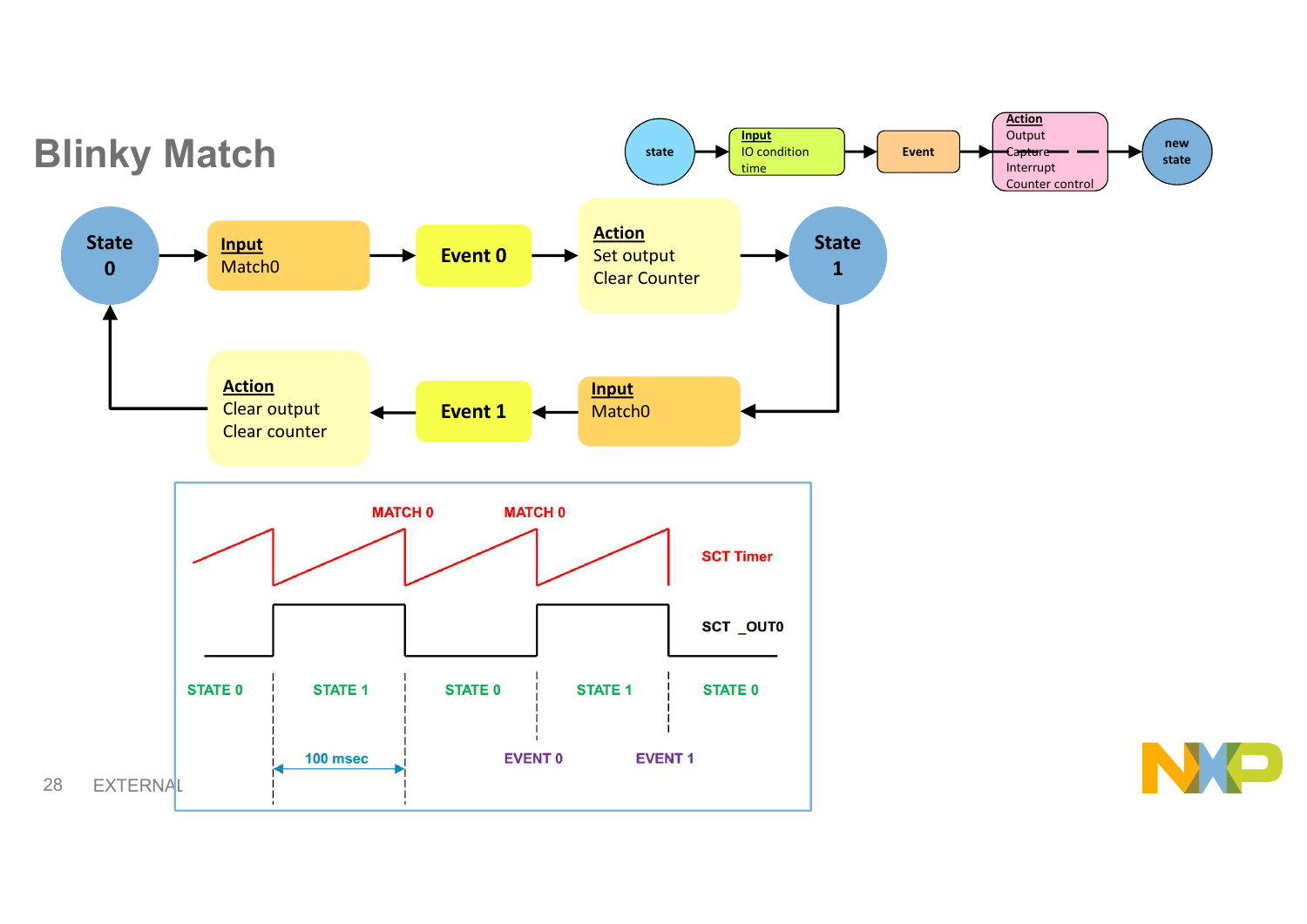#### **Source code implementation**

```
void SCT_Init(void)
{
   LPC SCT->CONFIG | = 0x1; // unified timer
   LPC SCT->MATCH[0].U = SystemCoreClock/10; // match 0 @ 100 msec
   LPC_SCT->MATCHREL[0].U = SystemCoreClock/10;
   LPC_SCT->EV[0].STATE = 0x00000001; // ev 0 happens in state 0
   LPC_SCT->EV[0].CTRL = (0 << 0) | // related to match 0
                        (1 << 12) | // match condition only
                        (1 << 14) | // STATEV is new state
                        (1 << 15); // STATEV[15] = 1
   LPC_SCT->EV[1].STATE = 0x00000002; // ev 1 happens in state 1
   LPC_SCT->EV[1].CTRL = (0 << 0) | // related to match 0
                        (1 << 12) | // match condition only
                        (1 << 14) | // STATEV is new state
                        (0 << 15); // STATEV[15] = 0
   LPC_SCT->OUT[0].SET = (1 << 0); // event 0 sets SCT_OUT_0
   LPC_SCT->OUT[0].CLR = (1 << 1); // event 1 clears SCT_OUT_0
   LPC SCT->LIMIT L = 0x0003; \frac{1}{2} // event 0 and 1 are limits
   LPC SCT->CTRL L \&= \sim(1 << 2); // unhalt the timer}
}
```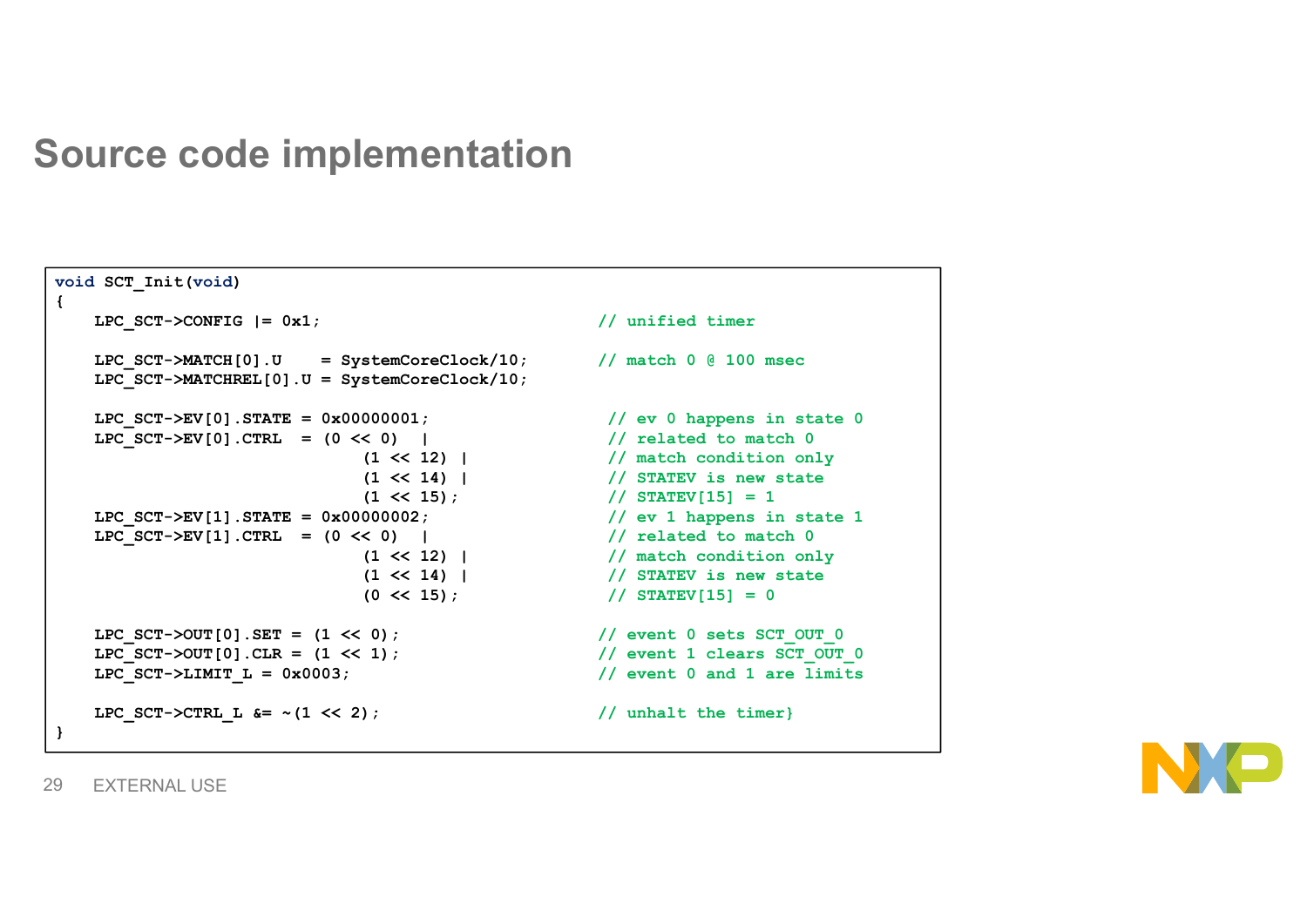#### **Configuration Analysis**

- Blinky Match Configuration
	- −Match register:match0@100ms
	- −Output:SCT\_OUT0,SCTx\_OUT0 connected to an LED that is illuminated when the output is low (during state 0)
	- −Event: Event 0 and Event 1, Event0 sets SCT\_OUT0, Event1 clear SCT\_OUT0
	- −State: State0 and State 1, Event0 enabled in State0, Event1 enabled in State1

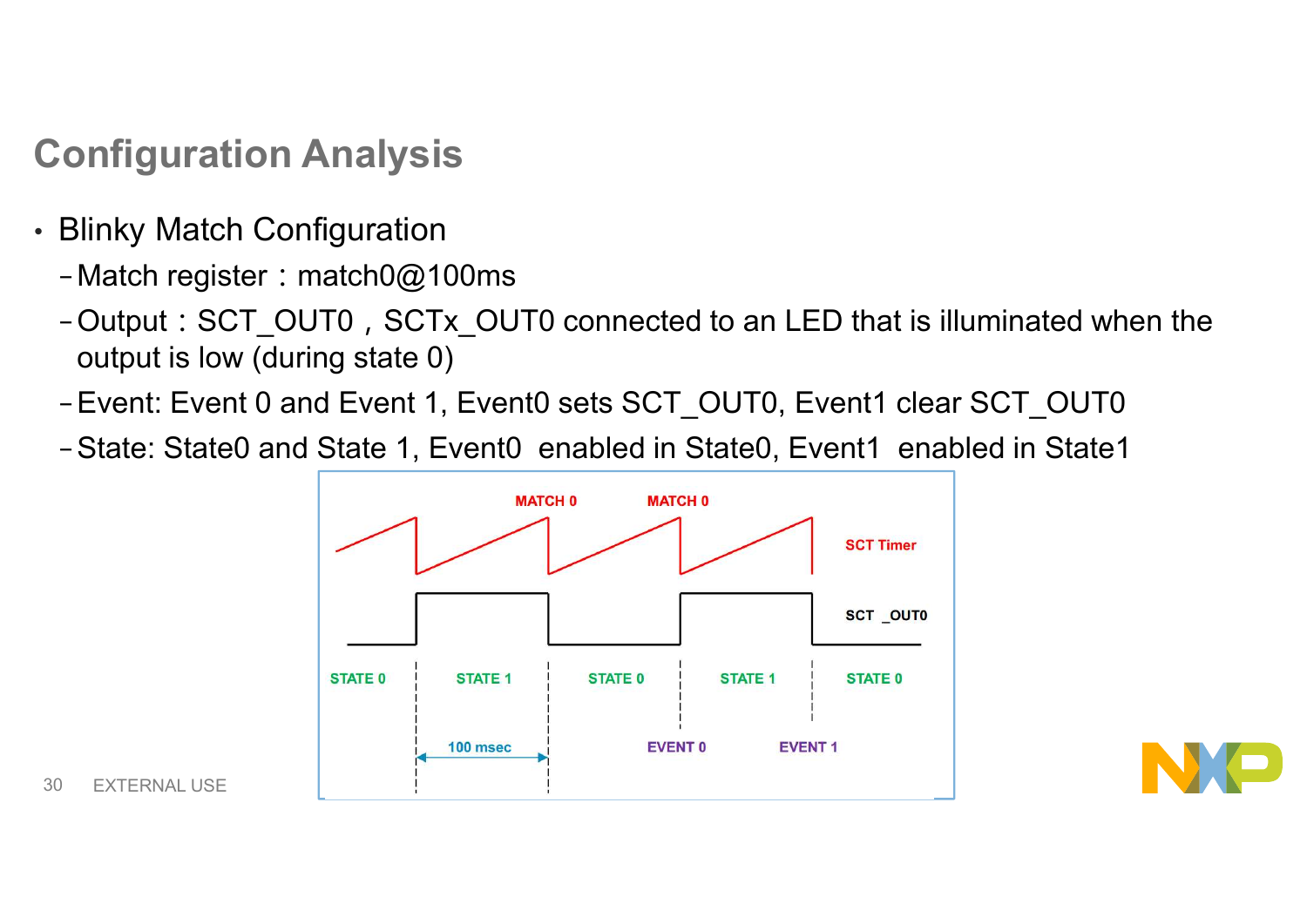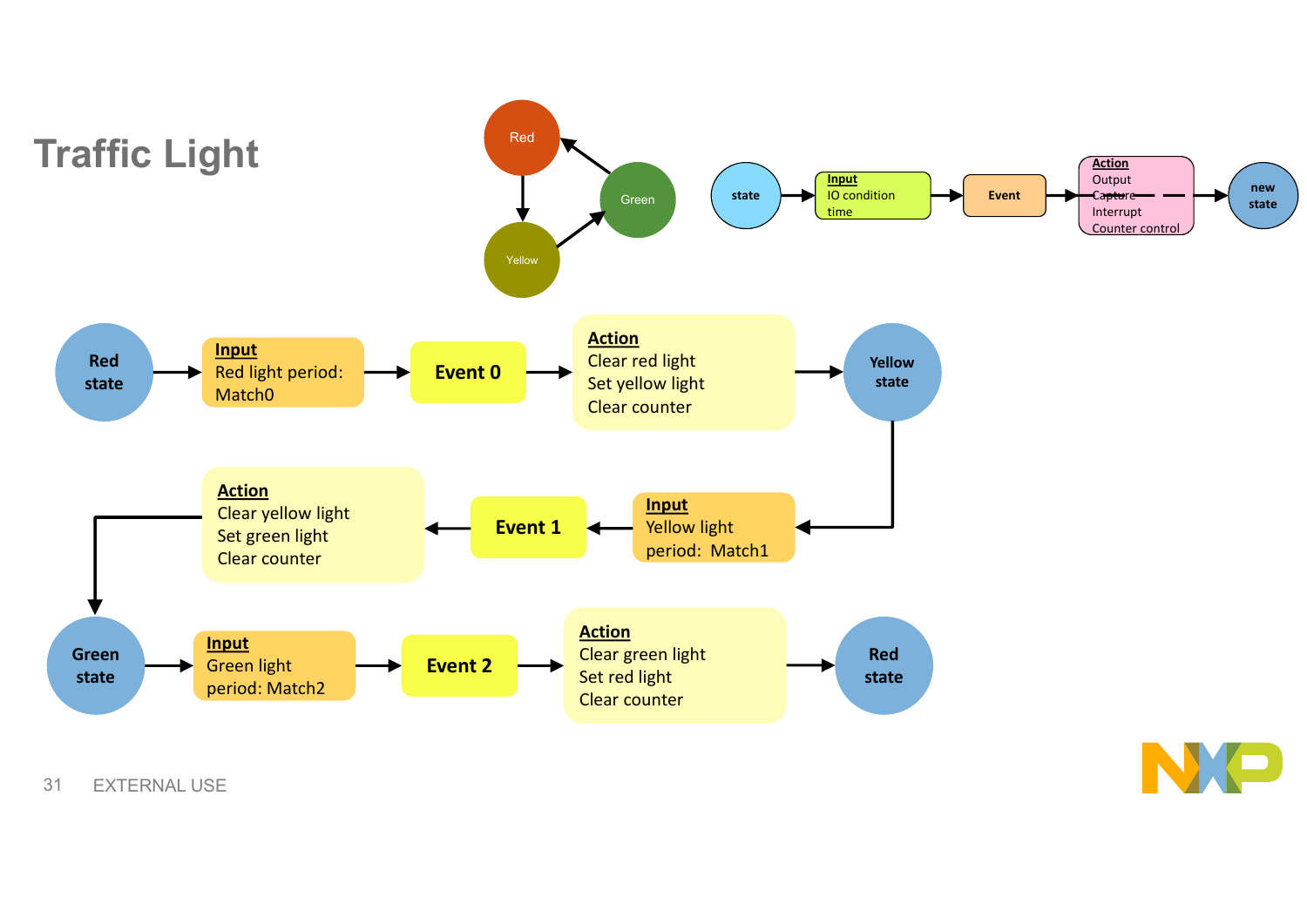#### **Application use cases**

- Motor Control
	- −Generation of PWM outputs, triggering of ADC sample points
- Lighting
	- −Modulated PWM outputs, reaction to lamp sensor feedback
- Generation of custom control signals in hardware, like:
	- −Clock or signal gating
	- −Complex modulation of outputs
	- −Pulse sequences
- Custom sampling of input signals for
	- −Frequency detection
	- −Pulse width detection
	- −Phase detection
- <sub>32</sub> And others

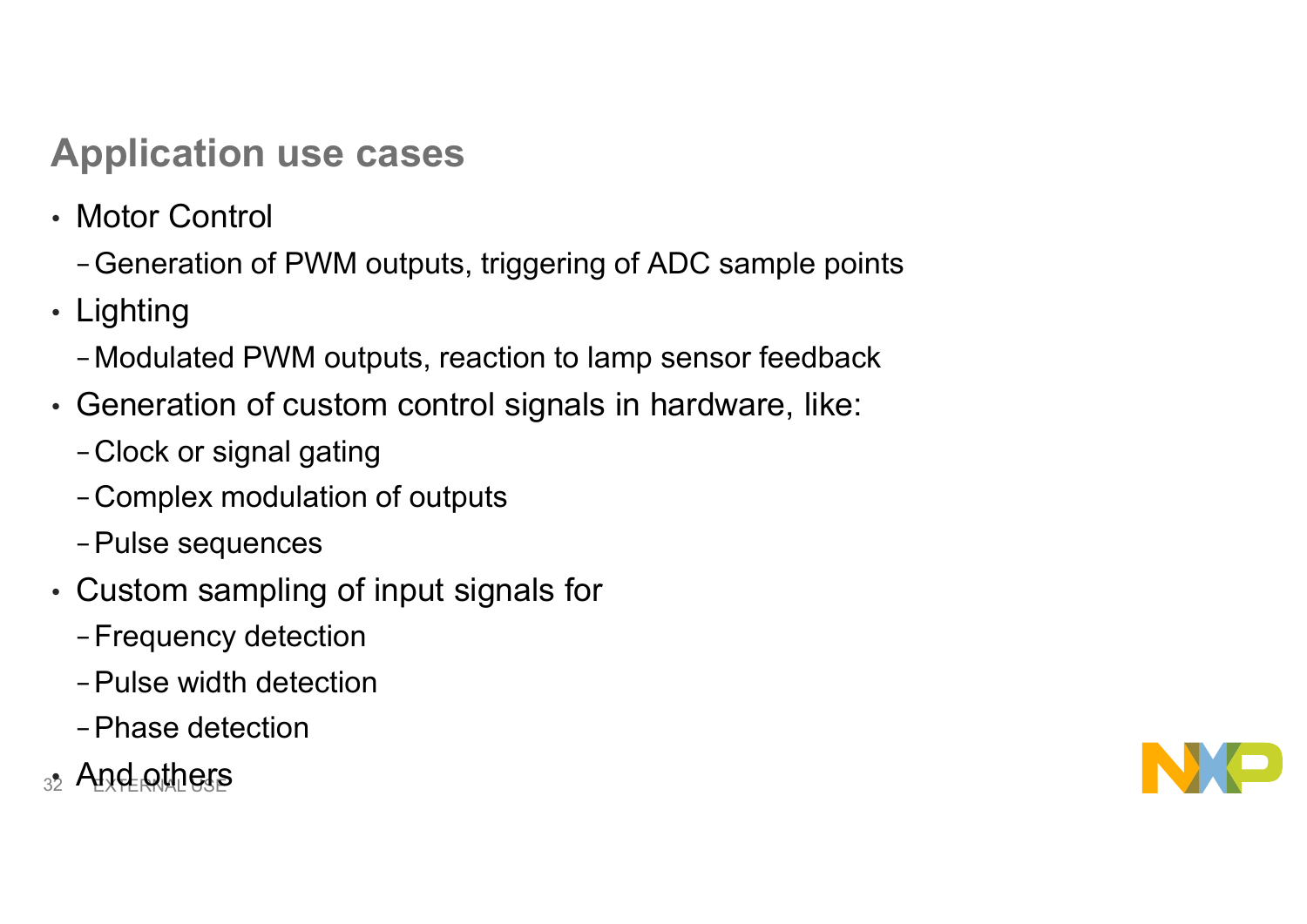#### **Motor control**

SCT is used to handle signals like:

- Hall sensor feedback, i.e. for a Brushless DC motor
	- −Problem is to determine the motor position during rotation
	- −The 3 Hall sensors provide positional information
	- − a total of 6 different combination of the signals provide a 60° resolution
- ADC triggering
	- −Used for sampling the currents on the motor windings, i.e on Brushless AC motor
	- −Sampled values flow back in the control algorithms like field oriented control (FOC)
- PWM signals
	- −Depending on the type of motor, and the power stage configuration, up to 6 PWM signals (phases) need to be generated